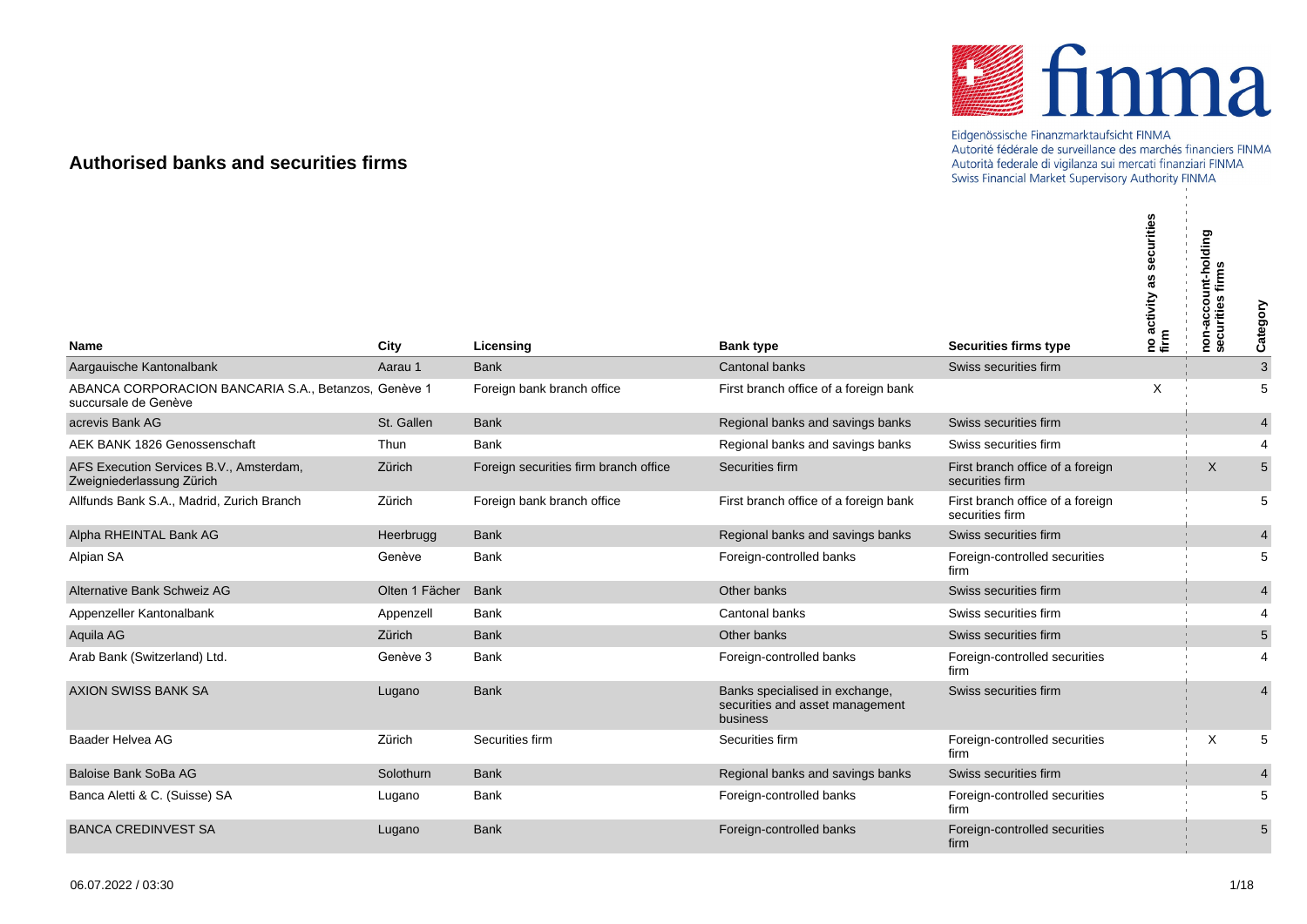

J.

| <b>Name</b>                                                                              | City               | Licensing                  | <b>Bank type</b>                      | <b>Securities firms type</b>                        | securities<br>as<br> no activity a<br> firm | non-account-holding<br>firms<br>securities | Category                |
|------------------------------------------------------------------------------------------|--------------------|----------------------------|---------------------------------------|-----------------------------------------------------|---------------------------------------------|--------------------------------------------|-------------------------|
| <b>BANCA DEL CERESIO SA</b>                                                              | Lugano             | Bank                       | Foreign-controlled banks              | Foreign-controlled securities<br>firm               |                                             |                                            | $\overline{5}$          |
| <b>BANCA DEL SEMPIONE SA</b>                                                             | Lugano             | <b>Bank</b>                | Foreign-controlled banks              | Foreign-controlled securities<br>firm               |                                             |                                            | 5                       |
| Banca dello Stato del Cantone Ticino                                                     | Bellinzona         | Bank                       | Cantonal banks                        | Swiss securities firm                               |                                             |                                            | 3                       |
| Banca Popolare di Sondrio (Suisse) SA                                                    | Lugano             | <b>Bank</b>                | Foreign-controlled banks              | Foreign-controlled securities<br>firm               |                                             |                                            | $\overline{4}$          |
| <b>BANCA ZARATTINI &amp; CO. SA</b>                                                      | Lugano             | <b>Bank</b>                | Foreign-controlled banks              | Foreign-controlled securities<br>firm               |                                             |                                            | 5                       |
| Banco Itaú (Suisse) SA                                                                   | Zürich             | <b>Bank</b>                | Foreign-controlled banks              | Foreign-controlled securities<br>firm               |                                             |                                            | $5\,$                   |
| Banco Santander International SA                                                         | Genève 1           | Bank                       | Foreign-controlled banks              | Foreign-controlled securities<br>firm               |                                             |                                            | 4                       |
| <b>Bank Avera Genossenschaft</b>                                                         | Wetzikon ZH        | <b>Bank</b>                | Regional banks and savings banks      | Swiss securities firm                               |                                             |                                            | $\overline{\mathbf{4}}$ |
| <b>Bank BSU Genossenschaft</b>                                                           | Uster              | Bank                       | Regional banks and savings banks      | Swiss securities firm                               |                                             |                                            | 5                       |
| Bank CIC (Schweiz) AG                                                                    | <b>Basel</b>       | <b>Bank</b>                | Foreign-controlled banks              | Foreign-controlled securities<br>firm               |                                             |                                            | $\overline{4}$          |
| <b>Bank Cler AG</b>                                                                      | Basel              | <b>Bank</b>                | Other banks                           | Swiss securities firm                               |                                             |                                            | 3                       |
| <b>Bank EEK AG</b>                                                                       | Bern               | <b>Bank</b>                | Regional banks and savings banks      | Swiss securities firm                               |                                             |                                            | $\overline{4}$          |
| <b>Bank EKI Genossenschaft</b>                                                           | Interlaken         | Bank                       | Regional banks and savings banks      | Swiss securities firm                               |                                             |                                            | 4                       |
| Bank für Tirol und Vorarlberg Aktiengesellschaft,<br>Innsbruck, Zweigniederlassung Staad | <b>Staad SG</b>    | Foreign bank branch office | First branch office of a foreign bank | First branch office of a foreign<br>securities firm |                                             |                                            | 5                       |
| <b>Bank Gantrisch Genossenschaft</b>                                                     | Schwarzenburg Bank |                            | Regional banks and savings banks      | Swiss securities firm                               |                                             |                                            | 5                       |
| Bank in Zuzwil AG                                                                        | <b>Zuzwil SG</b>   | <b>Bank</b>                | Regional banks and savings banks      | Swiss securities firm                               |                                             |                                            | $\sqrt{5}$              |
| Bank J. Safra Sarasin AG                                                                 | Basel              | Bank                       | Foreign-controlled banks              | Foreign-controlled securities<br>firm               |                                             |                                            | 3                       |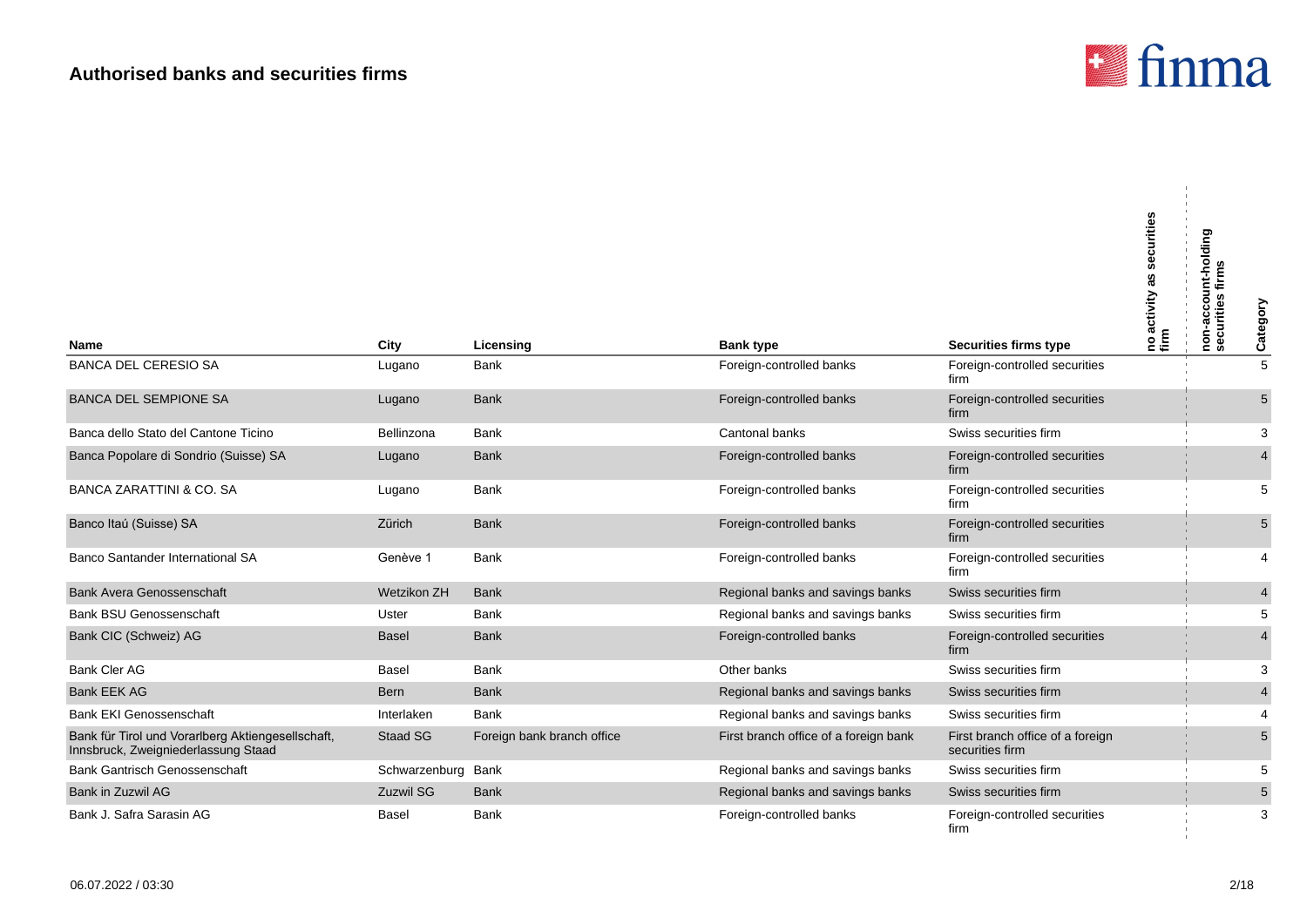

| <b>Name</b>                                                                                     | City        | Licensing                  | <b>Bank type</b>                                                              | <b>Securities firms type</b>                        | securities<br> no activity as s<br> firm | non-account-holding<br>securities firms<br>Category |
|-------------------------------------------------------------------------------------------------|-------------|----------------------------|-------------------------------------------------------------------------------|-----------------------------------------------------|------------------------------------------|-----------------------------------------------------|
| Bank Julius Bär & Co. AG                                                                        | Zürich      | <b>Bank</b>                | Banks specialised in exchange,<br>securities and asset management<br>business | Swiss securities firm                               |                                          | 3                                                   |
| <b>Bank Leerau Genossenschaft</b>                                                               | Kirchleerau | <b>Bank</b>                | Regional banks and savings banks                                              | Swiss securities firm                               |                                          | 5                                                   |
| <b>Bank Linth LLB AG</b>                                                                        | Uznach      | <b>Bank</b>                | Foreign-controlled banks                                                      | Foreign-controlled securities<br>firm               |                                          | $\overline{4}$                                      |
| Bank Oberaargau AG                                                                              | Huttwil     | <b>Bank</b>                | Regional banks and savings banks                                              | Swiss securities firm                               |                                          | 4                                                   |
| Bank of America Europe Designated Activity Company, Zürich<br>Dublin, Zweigniederlassung Zürich |             | Foreign bank branch office | First branch office of a foreign bank                                         | First branch office of a foreign<br>securities firm |                                          | 5                                                   |
| Bank of China Limited, succursale de Genève                                                     | Genève      | Foreign bank branch office | First branch office of a foreign bank                                         | First branch office of a foreign<br>securities firm |                                          | 5                                                   |
| <b>Bank SLM AG</b>                                                                              | Münsingen   | <b>Bank</b>                | Regional banks and savings banks                                              | Swiss securities firm                               |                                          | $\overline{4}$                                      |
| Bank Sparhafen Zürich AG                                                                        | Zürich      | <b>Bank</b>                | Regional banks and savings banks                                              | Swiss securities firm                               |                                          | 5                                                   |
| <b>Bank Thalwil Genossenschaft</b>                                                              | Thalwil     | <b>Bank</b>                | Regional banks and savings banks                                              | Swiss securities firm                               |                                          | $\sqrt{5}$                                          |
| Bank von Roll AG                                                                                | Zürich      | <b>Bank</b>                | Banks specialised in exchange,<br>securities and asset management<br>business | Swiss securities firm                               |                                          | 5                                                   |
| <b>Bank Vontobel AG</b>                                                                         | Zürich      | <b>Bank</b>                | Banks specialised in exchange,<br>securities and asset management<br>business | Swiss securities firm                               |                                          | 3                                                   |
| <b>BANK ZIMMERBERG AG</b>                                                                       | Horgen      | <b>Bank</b>                | Regional banks and savings banks                                              | Swiss securities firm                               |                                          | 5                                                   |
| bank zweiplus ag                                                                                | Zürich      | <b>Bank</b>                | Foreign-controlled banks                                                      | Foreign-controlled securities<br>firm               |                                          | 5                                                   |
| BankMed (Suisse) SA                                                                             | Genève 1    | Bank                       | Foreign-controlled banks                                                      | Foreign-controlled securities<br>firm               |                                          | 5                                                   |
| Bank-now AG                                                                                     | Horgen      | <b>Bank</b>                | Other banks                                                                   |                                                     | X                                        | 5                                                   |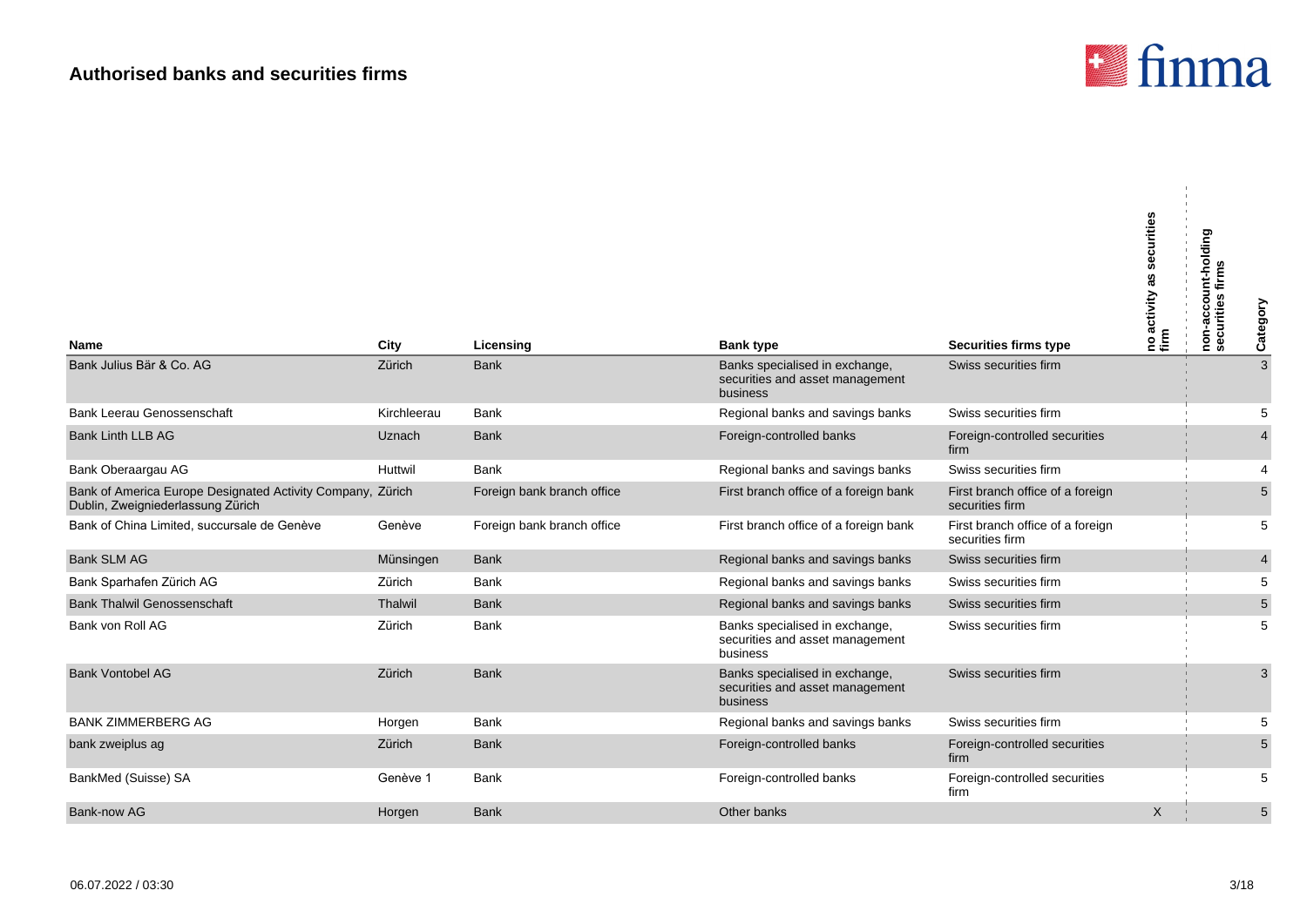

| <b>Name</b>                                | City         | Licensing   | <b>Bank type</b>                                                              | <b>Securities firms type</b>          | securities<br>as<br> no activity a<br> firm | non-account-holding<br>securities firms<br>firms | Category        |
|--------------------------------------------|--------------|-------------|-------------------------------------------------------------------------------|---------------------------------------|---------------------------------------------|--------------------------------------------------|-----------------|
| Banque Algérienne du Commerce Extérieur SA | Zürich       | <b>Bank</b> | Foreign-controlled banks                                                      | Foreign-controlled securities         |                                             |                                                  | $\overline{5}$  |
|                                            |              |             |                                                                               | firm                                  |                                             |                                                  |                 |
| <b>BANQUE AUDI (SUISSE) SA</b>             | Genève 12    | <b>Bank</b> | Foreign-controlled banks                                                      | Foreign-controlled securities<br>firm |                                             |                                                  | $\overline{4}$  |
| BANQUE BANORIENT (SUISSE) SA               | Genève 3     | <b>Bank</b> | Foreign-controlled banks                                                      | Foreign-controlled securities<br>firm |                                             |                                                  | 5               |
| Banque Bonhôte & Cie SA                    | Neuchâtel    | <b>Bank</b> | Banks specialised in exchange,<br>securities and asset management<br>business | Swiss securities firm                 |                                             |                                                  | 5               |
| Banque Cantonale de Fribourg               | Fribourg     | <b>Bank</b> | Cantonal banks                                                                | Swiss securities firm                 |                                             |                                                  | 3               |
| Banque Cantonale de Genève                 | Genève 2     | <b>Bank</b> | Cantonal banks                                                                | Swiss securities firm                 |                                             |                                                  | $\mathbf{3}$    |
| Banque Cantonale du Jura SA                | Porrentruy 2 | <b>Bank</b> | Cantonal banks                                                                | Swiss securities firm                 |                                             |                                                  | $\overline{4}$  |
| Banque Cantonale du Valais                 | Sion         | <b>Bank</b> | Cantonal banks                                                                | Swiss securities firm                 |                                             |                                                  | $\mathbf{3}$    |
| Banque cantonale neuchâteloise             | Neuchâtel    | <b>Bank</b> | Cantonal banks                                                                | Swiss securities firm                 |                                             |                                                  | 4               |
| Banque Cantonale Vaudoise                  | Lausanne     | <b>Bank</b> | Cantonal banks                                                                | Swiss securities firm                 |                                             |                                                  | $\mathbf{3}$    |
| Banque Cramer & Cie SA                     | Genève 12    | <b>Bank</b> | Banks specialised in exchange,<br>securities and asset management<br>business | Swiss securities firm                 |                                             |                                                  | 5               |
| Banque de Commerce et de Placements SA     | Genève 3     | <b>Bank</b> | Foreign-controlled banks                                                      | Foreign-controlled securities<br>firm |                                             |                                                  | 5               |
| Banque du Léman SA                         | Genève 1     | <b>Bank</b> | Foreign-controlled banks                                                      | Foreign-controlled securities<br>firm |                                             |                                                  | 5               |
| Banque Eric Sturdza SA                     | Genève 3     | <b>Bank</b> | Banks specialised in exchange,<br>securities and asset management<br>business | Swiss securities firm                 |                                             |                                                  | $5\phantom{.0}$ |
| Banque Havilland (Suisse) S.A.             | Genève 11    | Bank        | Foreign-controlled banks                                                      | Foreign-controlled securities<br>firm |                                             |                                                  | 5               |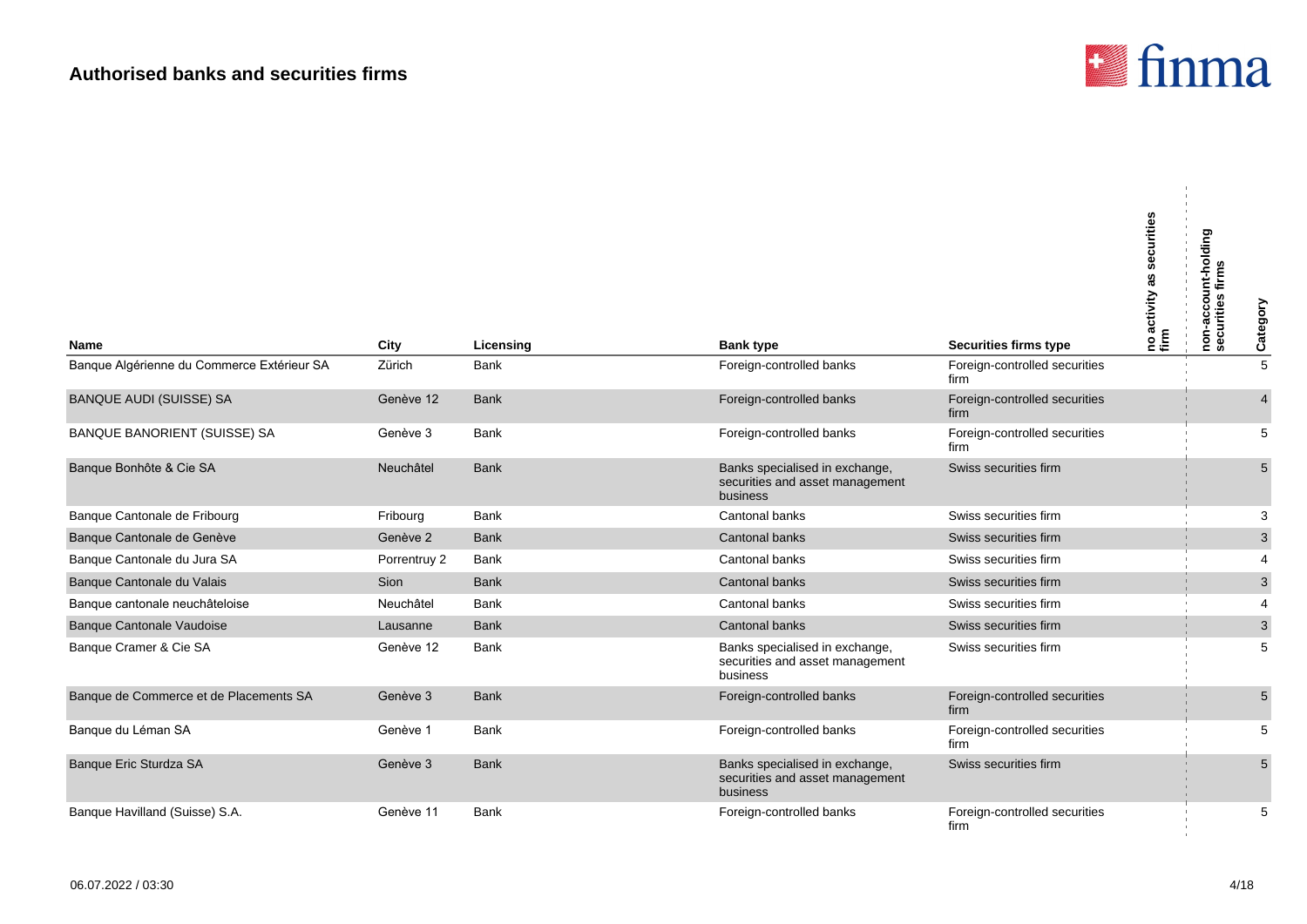

 $\mathbf{r}$ 

| <b>Name</b>                                                            | City             | Licensing                  | <b>Bank type</b>                                                                  | <b>Securities firms type</b>                        | securities<br> no activity as s<br> firm | non-account-holding<br>securities firms<br>Category |
|------------------------------------------------------------------------|------------------|----------------------------|-----------------------------------------------------------------------------------|-----------------------------------------------------|------------------------------------------|-----------------------------------------------------|
| <b>BANQUE HERITAGE SA</b>                                              | Genève 6         | <b>Bank</b>                | Banks specialised in exchange,                                                    | Swiss securities firm                               |                                          | $\overline{4}$                                      |
|                                                                        |                  |                            | securities and asset management<br>business                                       |                                                     |                                          |                                                     |
| Banque Internationale à Luxembourg (Suisse) SA                         | Zürich           | <b>Bank</b>                | Foreign-controlled banks                                                          | Foreign-controlled securities<br>firm               |                                          | 4                                                   |
| Banque Internationale de Commerce - BRED (Suisse)<br><b>SA</b>         | Genève           | <b>Bank</b>                | Foreign-controlled banks                                                          |                                                     | $\mathsf{X}$                             | $5\,$                                               |
| Banque Lombard Odier & Cie SA                                          | Genève 2         | <b>Bank</b>                | Banks specialised in exchange,<br>securities and asset management<br>business     | Swiss securities firm                               |                                          | 3                                                   |
| Banque Pictet & Cie SA                                                 | Genève 73        | <b>Bank</b>                | Banks specialised in exchange,<br>securities and asset management<br>business     | Swiss securities firm                               |                                          | 3                                                   |
| Banque Syz SA                                                          | Genf             | <b>Bank</b>                | Banks specialised in exchange,<br>securities and asset management<br>business     | Swiss securities firm                               |                                          | 4                                                   |
| <b>Banque Thaler SA</b>                                                | Genève 3         | <b>Bank</b>                | Foreign-controlled banks                                                          | Foreign-controlled securities<br>firm               |                                          | 5                                                   |
| Barclays Bank (Suisse) SA                                              | Genève 3         | <b>Bank</b>                | Foreign-controlled banks                                                          | Foreign-controlled securities<br>firm               |                                          | 4                                                   |
| Barclays Capital, Zurich Branch of Barclays Bank PLC, Zürich<br>London |                  | Foreign bank branch office | First branch office of a foreign bank                                             | First branch office of a foreign<br>securities firm |                                          | 5                                                   |
| Basellandschaftliche Kantonalbank                                      | Liestal          | <b>Bank</b>                | Cantonal banks                                                                    | Swiss securities firm                               |                                          | 3                                                   |
| <b>Basler Kantonalbank</b>                                             | <b>Basel</b>     | <b>Bank</b>                | Cantonal banks                                                                    | Swiss securities firm                               |                                          | $\ensuremath{\mathsf{3}}$                           |
| Baumann & Cie KmG                                                      | Basel            | <b>Bank</b>                | Private bankers who do not solicit funds Swiss securities firm<br>from the public |                                                     |                                          | 5                                                   |
| <b>BBO Bank Brienz Oberhasli AG</b>                                    | <b>Brienz BE</b> | <b>Bank</b>                | Regional banks and savings banks                                                  | Swiss securities firm                               |                                          | 5                                                   |
| <b>BBVA SA</b>                                                         | Zürich           | <b>Bank</b>                | Foreign-controlled banks                                                          | Foreign-controlled securities<br>firm               |                                          | 4                                                   |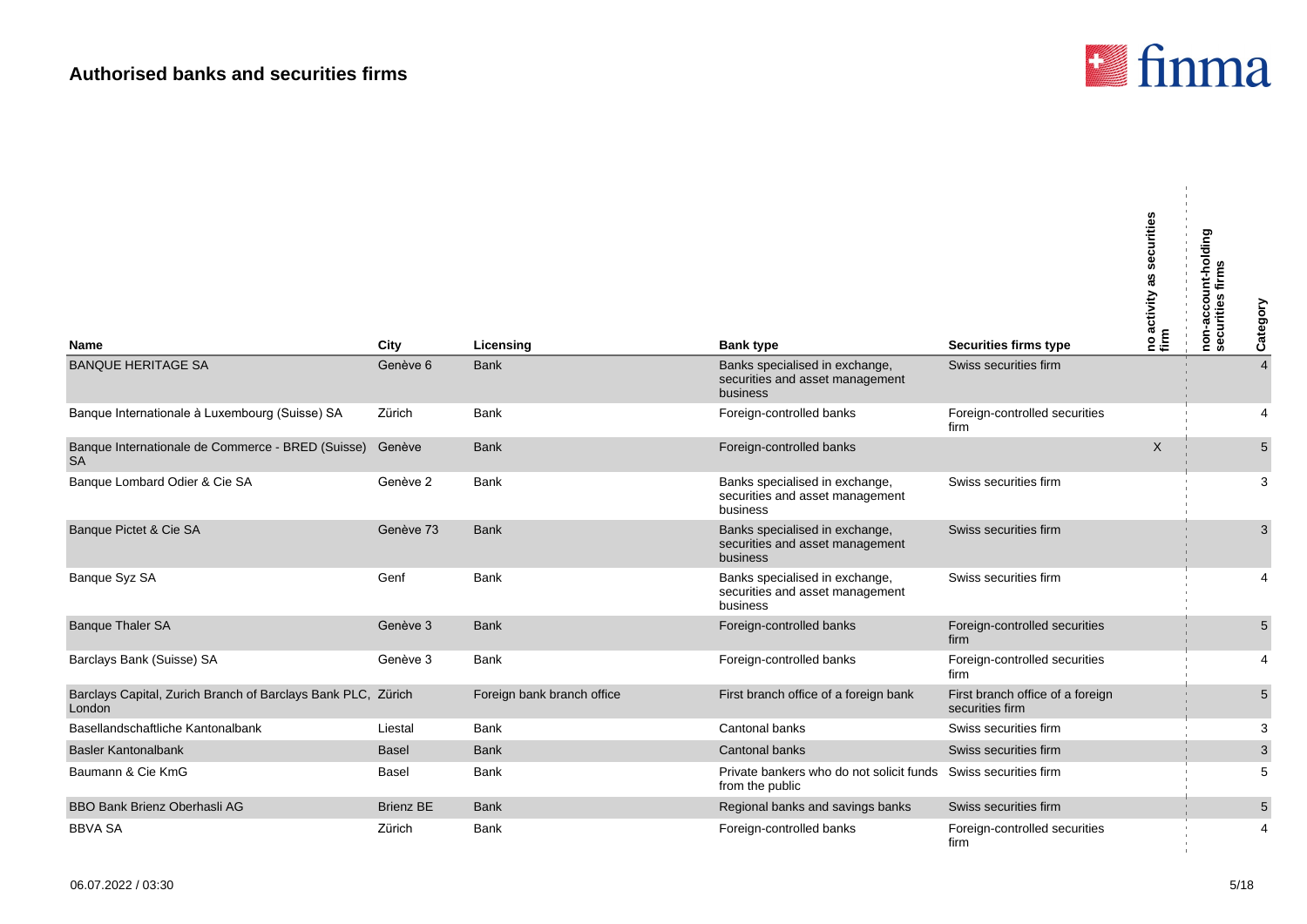

 $\mathbf{u}$ 

| <b>Name</b>                                                          | City                 | Licensing                             | <b>Bank type</b>                                                                  | <b>Securities firms type</b>                        | securities<br>as<br> no activity :<br> firm | non-account-holding<br>securities firms | Category       |
|----------------------------------------------------------------------|----------------------|---------------------------------------|-----------------------------------------------------------------------------------|-----------------------------------------------------|---------------------------------------------|-----------------------------------------|----------------|
| <b>BERGOS AG</b>                                                     | Zürich               | <b>Bank</b>                           | Banks specialised in exchange,<br>securities and asset management<br>business     | Swiss securities firm                               |                                             |                                         | 5              |
| Berner Kantonalbank AG                                               | Bern                 | <b>Bank</b>                           | Cantonal banks                                                                    | Swiss securities firm                               |                                             |                                         | 3              |
| <b>Bernerland Bank AG</b>                                            | Sumiswald            | <b>Bank</b>                           | Regional banks and savings banks                                                  | Swiss securities firm                               |                                             |                                         | $\overline{4}$ |
| Bezirks-Sparkasse Dielsdorf Genossenschaft                           | <b>Dielsdorf</b>     | <b>Bank</b>                           | Regional banks and savings banks                                                  | Swiss securities firm                               |                                             |                                         | 4              |
| BGC BROKERS L.P., à Londres (Royaume-Uni),<br>succursale de Nyon     | Nyon                 | Foreign securities firm branch office | Securities firm                                                                   | First branch office of a foreign<br>securities firm |                                             | $\times$                                | 5              |
| Biene Bank im Rheintal Genossenschaft                                | Altstätten SG        | <b>Bank</b>                           | Regional banks and savings banks                                                  | Swiss securities firm                               |                                             |                                         | 5              |
| <b>BNP Paribas (Suisse) SA</b>                                       | Genève 11            | <b>Bank</b>                           | Foreign-controlled banks                                                          | Foreign-controlled securities<br>firm               |                                             |                                         | 3              |
| BNP PARIBAS SECURITIES SERVICES, Paris,<br>succursale de Zurich      | Zürich               | Foreign bank branch office            | First branch office of a foreign bank                                             |                                                     | Χ                                           |                                         | 5              |
| Bondpartners S.A.                                                    | Lausanne             | Securities firm                       | Securities firm                                                                   | Swiss securities firm                               |                                             |                                         | 5              |
| Bordier & Cie SCmA                                                   | Genève 11            | <b>Bank</b>                           | Private bankers who do not solicit funds Swiss securities firm<br>from the public |                                                     |                                             |                                         | 4              |
| bridport & cie sa                                                    | Genève 3             | Securities firm                       | Securities firm                                                                   | Foreign-controlled securities<br>firm               |                                             | X                                       | 5              |
| <b>BS Bank Schaffhausen AG</b>                                       | Hallau               | <b>Bank</b>                           | Regional banks and savings banks                                                  | Swiss securities firm                               |                                             |                                         | 5              |
| Burgergemeinde Bern, DC Bank Deposito-Cassa der<br><b>Stadt Bern</b> | <b>Bern</b>          | <b>Bank</b>                           | Regional banks and savings banks                                                  | Swiss securities firm                               |                                             |                                         | 5              |
| Burgerliche Ersparniskasse Bern, Genossenschaft                      | Bern                 | Bank                                  | Regional banks and savings banks                                                  |                                                     | X                                           |                                         | 5              |
| <b>BZ Bank Aktiengesellschaft</b>                                    | Wilen b.<br>Wollerau | <b>Bank</b>                           | Banks specialised in exchange,<br>securities and asset management<br>business     | Swiss securities firm                               |                                             |                                         | 5              |
| CA Indosuez (Switzerland) SA                                         | Genève               | <b>Bank</b>                           | Foreign-controlled banks                                                          | Foreign-controlled securities<br>firm               |                                             |                                         | 3              |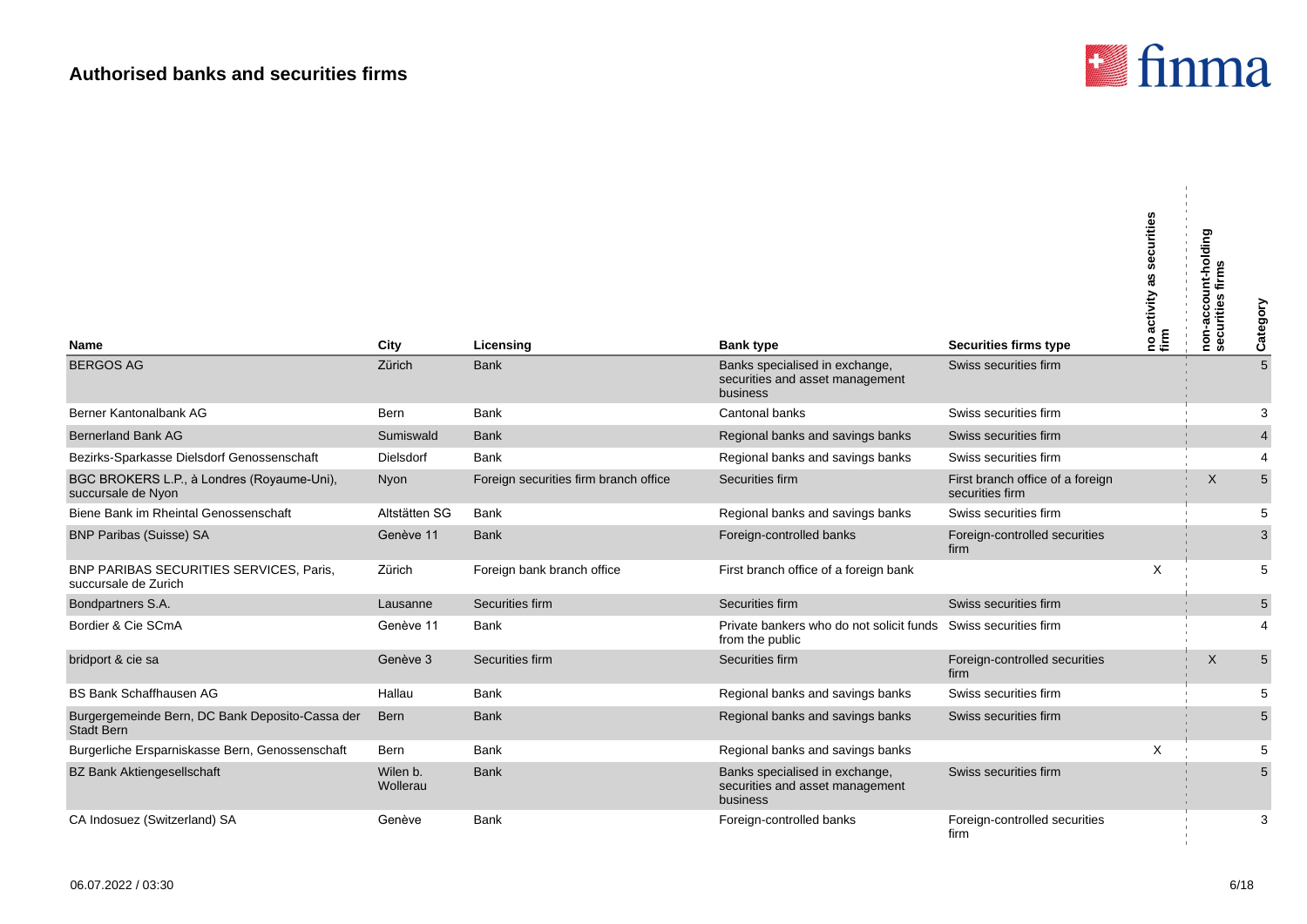

| Name                                                                        | City       | Licensing                             | <b>Bank type</b>                                                              | <b>Securities firms type</b>                         | securities<br> no activity as s<br>  firm | non-account-holding<br>securities firms | Category                |
|-----------------------------------------------------------------------------|------------|---------------------------------------|-------------------------------------------------------------------------------|------------------------------------------------------|-------------------------------------------|-----------------------------------------|-------------------------|
| CACEIS Bank, Paris, succursale de Nyon / Suisse                             | Nyon       | Foreign bank branch office            | First branch office of a foreign bank                                         | First branch office of a foreign                     |                                           |                                         | $\overline{5}$          |
|                                                                             |            |                                       |                                                                               | securities firm                                      |                                           |                                         |                         |
| Caisse d'Epargne Courtelary SA                                              | Courtelary | Bank                                  | Regional banks and savings banks                                              | Swiss securities firm                                |                                           |                                         | 5                       |
| Caisse d'Epargne d'Aubonne société coopérative                              | Aubonne    | <b>Bank</b>                           | Regional banks and savings banks                                              | Swiss securities firm                                |                                           |                                         | 5                       |
| Caisse d'Epargne de Cossonay société coopérative                            | Cossonay   | Bank                                  | Regional banks and savings banks                                              | Swiss securities firm                                |                                           |                                         | 5                       |
| Caisse d'Epargne de Nyon société coopérative                                | Nyon       | <b>Bank</b>                           | Regional banks and savings banks                                              | Swiss securities firm                                |                                           |                                         | 5                       |
| Caisse d'Epargne et de Crédit Mutuel de Chermignon<br>société coopérative   | Chermignon | Bank                                  | Regional banks and savings banks                                              |                                                      | X                                         |                                         | 5                       |
| Caisse d'Epargne Riviera, société coopérative                               | Vevey 1    | <b>Bank</b>                           | Regional banks and savings banks                                              | Swiss securities firm                                |                                           |                                         | 5                       |
| CBH Compagnie Bancaire Helvétique SA                                        | Genève 3   | Bank                                  | Banks specialised in exchange,<br>securities and asset management<br>business | Swiss securities firm                                |                                           |                                         | 4                       |
| Cembra Money Bank AG                                                        | Zürich     | <b>Bank</b>                           | Other banks                                                                   |                                                      | $\mathsf X$                               |                                         | $\overline{\mathbf{4}}$ |
| China Construction Bank Corporation, Beijing, Swiss<br><b>Branch Zurich</b> | Zürich     | Foreign bank branch office            | First branch office of a foreign bank                                         | First branch office of a foreign<br>securities firm  |                                           |                                         | 5                       |
| <b>CIM BANQUE SA</b>                                                        | Genève 6   | <b>Bank</b>                           | Foreign-controlled banks                                                      | Foreign-controlled securities<br>firm                |                                           |                                         | 5                       |
| Cité Gestion SA                                                             | Genève     | <b>Bank</b>                           | Banks specialised in exchange,<br>securities and asset management<br>business | Swiss securities firm                                |                                           |                                         | 5                       |
| Citibank (Switzerland) AG                                                   | Zürich     | <b>Bank</b>                           | Foreign-controlled banks                                                      | Foreign-controlled securities<br>firm                |                                           |                                         | 4                       |
| Citibank, N.A., Sioux Falls, succursale de Genève                           | Genève 3   | Foreign bank branch office            | Second branch office of a foreign bank                                        | Second branch office of a<br>foreign securities firm |                                           |                                         | 4                       |
| Citibank, N.A., Sioux Falls, Zurich Branch                                  | Zürich     | Foreign bank branch office            | First branch office of a foreign bank                                         | First branch office of a foreign<br>securities firm  |                                           |                                         | 4                       |
| CITIGROUP GLOBAL MARKETS LIMITED, London,<br>Zweigniederlassung Zürich      | Zürich     | Foreign securities firm branch office | Securities firm                                                               | First branch office of a foreign<br>securities firm  |                                           | X                                       | 5                       |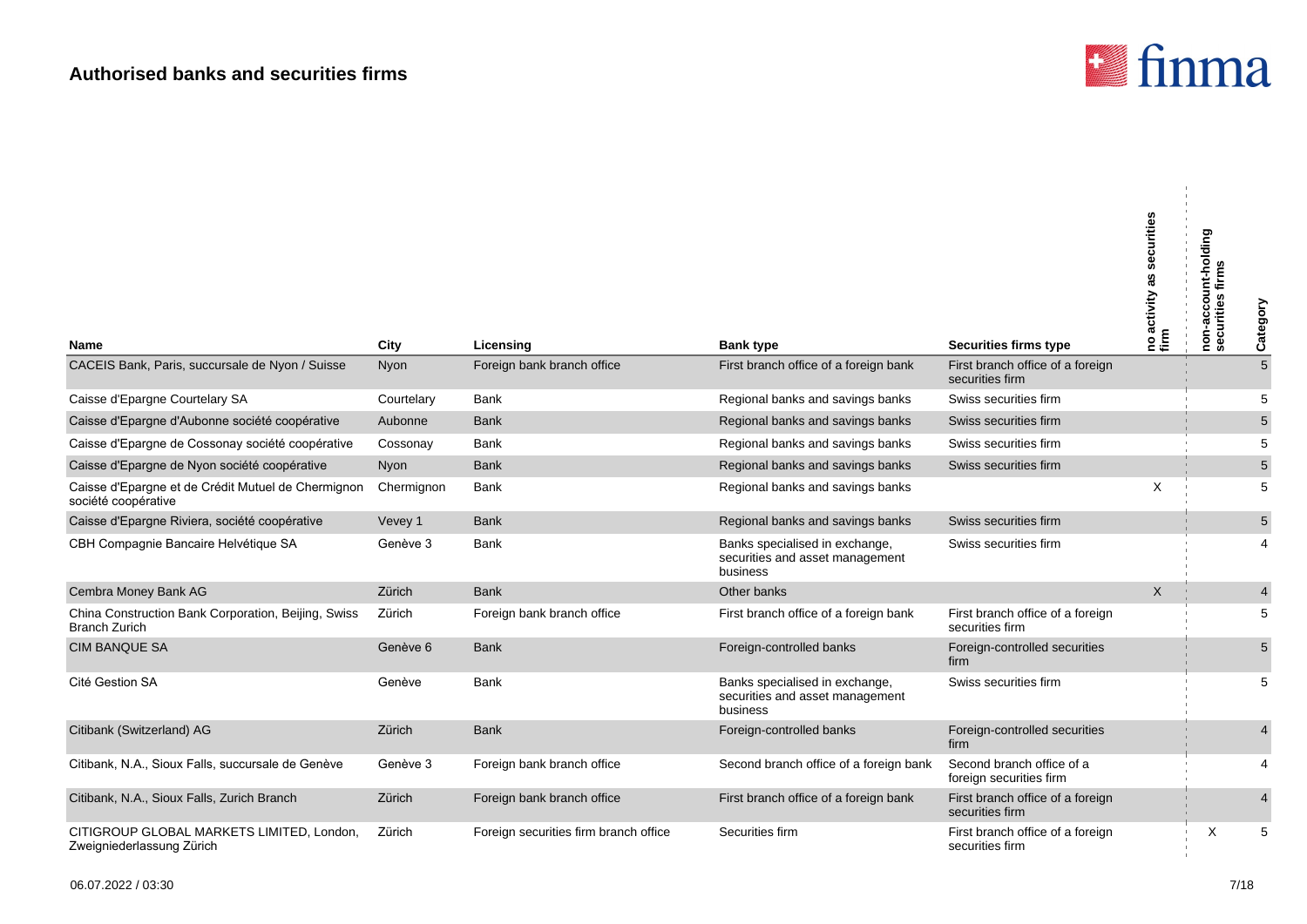

 $\mathbf{u}$ 

|                                                                                 |                                 |                                       |                                        |                                                     | securities<br>as<br>Ino activity<br>firm | nt-holding<br>non-accour<br>securities fi | Category       |
|---------------------------------------------------------------------------------|---------------------------------|---------------------------------------|----------------------------------------|-----------------------------------------------------|------------------------------------------|-------------------------------------------|----------------|
| <b>Name</b>                                                                     | City                            | Licensing                             | <b>Bank type</b>                       | Securities firms type                               |                                          |                                           |                |
| <b>Clientis AG</b>                                                              | <b>Bern</b>                     | <b>Bank</b>                           | Banks with a special field of business | Swiss securities firm                               |                                          |                                           | $\overline{4}$ |
| Clientis Bank Aareland AG                                                       | Küttigen                        | Bank                                  | Regional banks and savings banks       | Swiss securities firm                               |                                          |                                           | 5              |
| Clientis Bank im Thal AG                                                        | Balsthal                        | <b>Bank</b>                           | Regional banks and savings banks       | Swiss securities firm                               |                                          |                                           | 5              |
| <b>Clientis Bank Oberuzwil AG</b>                                               | Oberuzwil                       | <b>Bank</b>                           | Regional banks and savings banks       | Swiss securities firm                               |                                          |                                           | 5              |
| <b>Clientis Bank Thur Genossenschaft</b>                                        | Ebnat-Kappel                    | <b>Bank</b>                           | Regional banks and savings banks       | Swiss securities firm                               |                                          |                                           | 5              |
| Clientis Bank Toggenburg AG                                                     | Kirchberg SG                    | Bank                                  | Regional banks and savings banks       | Swiss securities firm                               |                                          |                                           | 5              |
| Clientis EB Entlebucher Bank AG                                                 | Schüpfheim                      | <b>Bank</b>                           | Regional banks and savings banks       | Swiss securities firm                               |                                          |                                           | 5              |
| Clientis Sparkasse Oftringen Genossenschaft                                     | Oftringen                       | <b>Bank</b>                           | Regional banks and savings banks       | Swiss securities firm                               |                                          |                                           | 5              |
| COMMERZBANK Aktiengesellschaft, Frankfurt am<br>Main, Zweigniederlassung Zürich | Zürich                          | Foreign bank branch office            | First branch office of a foreign bank  | First branch office of a foreign<br>securities firm |                                          |                                           | 5              |
| Compass Asset Management SA                                                     | Lugano 2<br>Paradiso<br>Caselle | Securities firm                       | Securities firm                        | Swiss securities firm                               |                                          | $\times$                                  | 5              |
| Cornèr Banca SA                                                                 | Lugano                          | <b>Bank</b>                           | Other banks                            | Swiss securities firm                               |                                          |                                           | 4              |
| Crédit Agricole next bank (Suisse) SA                                           | Genève 26                       | Bank                                  | Foreign-controlled banks               | Foreign-controlled securities<br>firm               |                                          |                                           | 4              |
| Credit Europe Bank (Suisse) SA                                                  | Genève                          | <b>Bank</b>                           | Foreign-controlled banks               | Foreign-controlled securities<br>firm               |                                          |                                           | 5              |
| CREDIT MUTUEL DE LA VALLEE SA                                                   | Le Sentier                      | <b>Bank</b>                           | Regional banks and savings banks       | Swiss securities firm                               |                                          |                                           | 5              |
| Credit Suisse (Schweiz) AG                                                      | Zürich                          | <b>Bank</b>                           | Large banks                            | Swiss securities firm                               |                                          |                                           | $\mathbf{1}$   |
| <b>Credit Suisse AG</b>                                                         | Zürich                          | <b>Bank</b>                           | Large banks                            | Swiss securities firm                               |                                          |                                           | 1              |
| Crypto Finance (Brokerage) AG                                                   | Zürich                          | Securities firm                       | Securities firm                        | Foreign-controlled securities<br>firm               |                                          |                                           | 5              |
| Daiwa Capital Markets Europe Limited, Londres,<br>succursale de Genève          | Genève 3                        | Foreign securities firm branch office | Securities firm                        | First branch office of a foreign<br>securities firm |                                          | X                                         | 5              |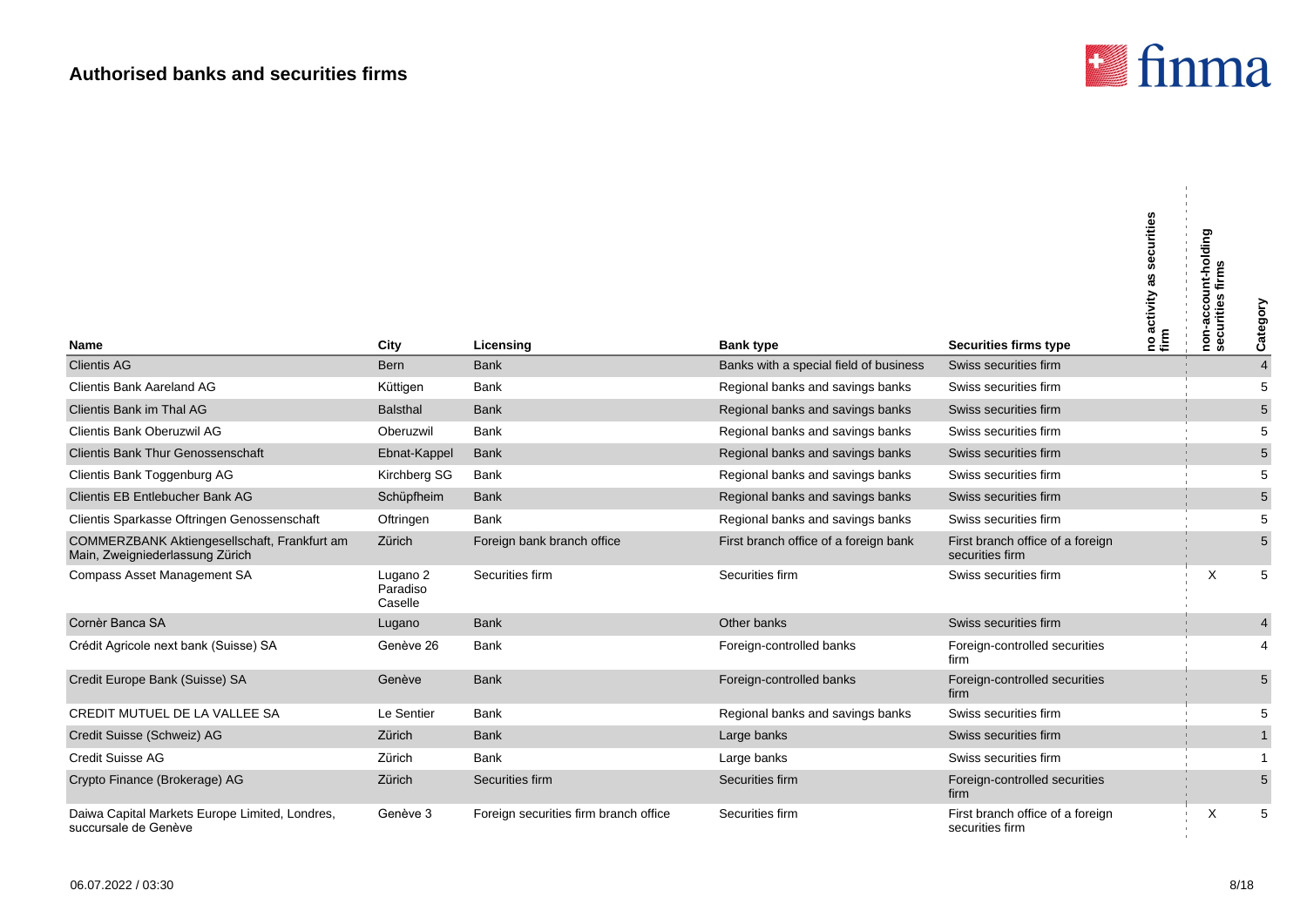

| Name                                                                           | City                  | Licensing                  | <b>Bank type</b>                                                              | <b>Securities firms type</b>                        | no activity as securities<br>firm | non-account-holding<br>securities firms | Category      |
|--------------------------------------------------------------------------------|-----------------------|----------------------------|-------------------------------------------------------------------------------|-----------------------------------------------------|-----------------------------------|-----------------------------------------|---------------|
| Delen (Suisse) SA                                                              | Genève                | Securities firm            | Securities firm                                                               | Foreign-controlled securities<br>firm               |                                   |                                         | $\frac{1}{5}$ |
| Deutsche Bank (Suisse) SA                                                      | Genève 1              | <b>Bank</b>                | Foreign-controlled banks                                                      | Foreign-controlled securities<br>firm               |                                   |                                         | 4             |
| Deutsche Bank Aktiengesellschaft, Frankfurt a.M.,<br>Zweigniederlassung Zürich | Zürich 1              | Foreign bank branch office | First branch office of a foreign bank                                         | First branch office of a foreign<br>securities firm |                                   |                                         | 5             |
| Dreyfus Söhne & Cie. Aktiengesellschaft, Banquiers                             | <b>Basel</b>          | <b>Bank</b>                | Banks specialised in exchange,<br>securities and asset management<br>business | Swiss securities firm                               |                                   |                                         | 4             |
| Dukascopy Bank SA                                                              | Genève 15<br>Aéroport | <b>Bank</b>                | Banks specialised in exchange,<br>securities and asset management<br>business | Swiss securities firm                               |                                   |                                         | 5             |
| DZ PRIVATBANK (Schweiz) AG                                                     | Zürich                | <b>Bank</b>                | Foreign-controlled banks                                                      | Foreign-controlled securities<br>firm               |                                   |                                         | 5             |
| E. Gutzwiller & Cie. Banquiers                                                 | <b>Basel</b>          | <b>Bank</b>                | Private bankers who do not solicit funds<br>from the public                   | Swiss securities firm                               |                                   |                                         | 5             |
| Edmond de Rothschild (Suisse) S.A.                                             | Genève 11             | <b>Bank</b>                | Banks specialised in exchange,<br>securities and asset management<br>business | Swiss securities firm                               |                                   |                                         | 3             |
| <b>EFG Bank AG</b>                                                             | Zürich                | <b>Bank</b>                | Foreign-controlled banks                                                      | Foreign-controlled securities<br>firm               |                                   |                                         | 3             |
| EFG Bank European Financial Group SA                                           | Genève 2              | <b>Bank</b>                | Foreign-controlled banks                                                      | Foreign-controlled securities<br>firm               |                                   |                                         | 3             |
| <b>Entris Banking AG</b>                                                       | Gümligen              | <b>Bank</b>                | Banks with a special field of business                                        | Swiss securities firm                               |                                   |                                         | $\sqrt{5}$    |
| Equatex AG                                                                     | Zürich                | Securities firm            | Securities firm                                                               | Foreign-controlled securities<br>firm               |                                   |                                         | 5             |
| Ersparniskasse Affoltern i.E. AG                                               | Weier im<br>Emmental  | <b>Bank</b>                | Regional banks and savings banks                                              | Swiss securities firm                               |                                   |                                         | 5             |
| Ersparniskasse Rüeggisberg Genossenschaft                                      | Rüeggisberg           | Bank                       | Regional banks and savings banks                                              | Swiss securities firm                               |                                   |                                         | 5             |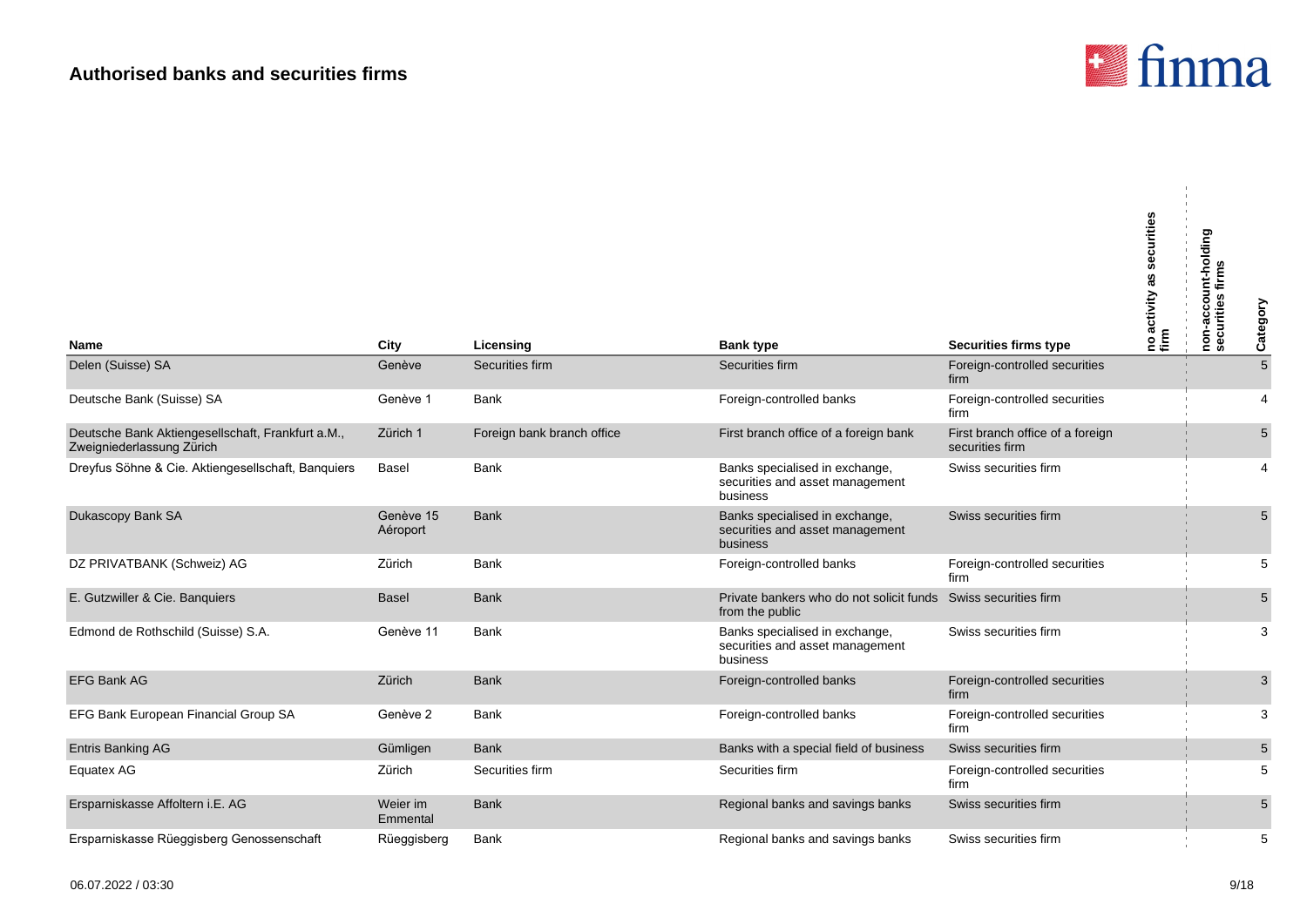

| <b>Name</b>                                         | City         | Licensing                             | <b>Bank type</b>                                                              | <b>Securities firms type</b>                        | securities<br> no activity as s<br> firm | non-account-holding<br>securities firms | Category       |
|-----------------------------------------------------|--------------|---------------------------------------|-------------------------------------------------------------------------------|-----------------------------------------------------|------------------------------------------|-----------------------------------------|----------------|
| Ersparniskasse Schaffhausen AG                      | Schaffhausen | <b>Bank</b>                           | Regional banks and savings banks                                              | Swiss securities firm                               |                                          |                                         | $\overline{5}$ |
| Ersparniskasse Speicher                             | Speicher     | <b>Bank</b>                           | Regional banks and savings banks                                              |                                                     | X                                        |                                         | 5              |
| EXANE DERIVATIVES, Paris, succursale de Genève      | Genève       | Foreign securities firm branch office | Securities firm                                                               | First branch office of a foreign<br>securities firm |                                          | X                                       | 5              |
| EXANE SA, Paris, succursale de Genève               | Genève       | Foreign securities firm branch office | Securities firm                                                               | First branch office of a foreign<br>securities firm |                                          | X                                       | 5              |
| F. van Lanschot Bankiers (Schweiz) AG               | Zürich       | <b>Bank</b>                           | Foreign-controlled banks                                                      | Foreign-controlled securities<br>firm               |                                          |                                         | $\sqrt{5}$     |
| FAB Private Bank (Suisse) SA                        | Genève 1     | <b>Bank</b>                           | Foreign-controlled banks                                                      | Foreign-controlled securities<br>firm               |                                          |                                         | 5              |
| Fidurhône SA                                        | Genève 3     | Securities firm                       | Securities firm                                                               | Swiss securities firm                               |                                          |                                         | $\overline{5}$ |
| Fisch Asset Management AG                           | Zürich       | Securities firm                       | Securities firm                                                               | Swiss securities firm                               |                                          | X                                       | 5              |
| FlowBank SA                                         | Genève 26    | <b>Bank</b>                           | Foreign-controlled banks                                                      | Foreign-controlled securities<br>firm               |                                          |                                         | $\overline{5}$ |
| Frankfurter Bankgesellschaft (Schweiz) AG           | Zürich       | <b>Bank</b>                           | Foreign-controlled banks                                                      | Foreign-controlled securities<br>firm               |                                          |                                         | 4              |
| Freie Gemeinschaftsbank Genossenschaft              | Basel        | <b>Bank</b>                           | Other banks                                                                   |                                                     | $\sf X$                                  |                                         | $\mathbf 5$    |
| Gazprombank (Schweiz) AG                            | Zürich       | Bank                                  | Foreign-controlled banks                                                      | Foreign-controlled securities<br>firm               |                                          |                                         | 5              |
| GFI Securities Limited, Londres, Succursale de Nyon | Nyon         | Foreign securities firm branch office | Securities firm                                                               | First branch office of a foreign<br>securities firm |                                          | X                                       | $\sqrt{5}$     |
| Glarner Kantonalbank                                | Glarus       | <b>Bank</b>                           | Cantonal banks                                                                | Swiss securities firm                               |                                          |                                         |                |
| Globalance Bank AG                                  | Zürich       | <b>Bank</b>                           | Banks specialised in exchange,<br>securities and asset management<br>business | Swiss securities firm                               |                                          |                                         | 5              |
| Goldman Sachs Bank AG                               | Zürich       | <b>Bank</b>                           | Foreign-controlled banks                                                      | Foreign-controlled securities<br>firm               |                                          |                                         | 5              |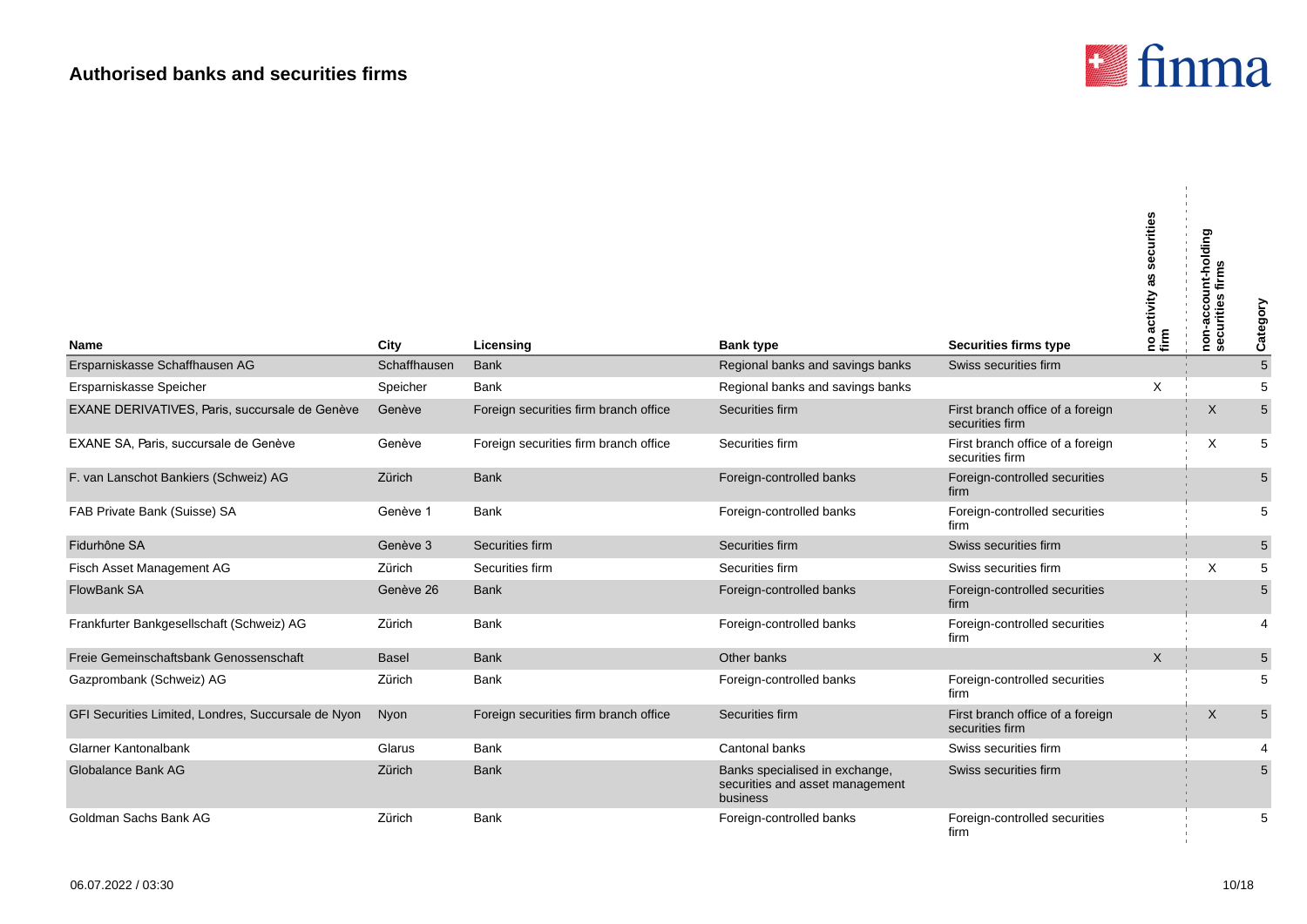

 $\mathbf{r}$ 

| <b>Name</b>                                                        | City                          | Licensing                             | <b>Bank type</b>                                                              | <b>Securities firms type</b>                        | securities<br> no activity as :<br> firm | non-account-holding<br>securities firms | Category       |
|--------------------------------------------------------------------|-------------------------------|---------------------------------------|-------------------------------------------------------------------------------|-----------------------------------------------------|------------------------------------------|-----------------------------------------|----------------|
| Goldman Sachs International, London,<br>Zweigniederlassung Zürich  | Zürich                        | Foreign securities firm branch office | Securities firm                                                               | First branch office of a foreign<br>securities firm |                                          | X                                       | $\overline{5}$ |
| Gonet & Cie SA                                                     | Genève 11                     | Bank                                  | Banks specialised in exchange,<br>securities and asset management<br>business | Swiss securities firm                               |                                          |                                         | 5              |
| <b>Grammont Finance SA</b>                                         | Lutry                         | Securities firm                       | Securities firm                                                               | Swiss securities firm                               |                                          | X                                       | $\sqrt{5}$     |
| Graubündner Kantonalbank                                           | Chur                          | <b>Bank</b>                           | Cantonal banks                                                                | Swiss securities firm                               |                                          |                                         | 3              |
| GRB Glarner Regionalbank Genossenschaft                            | Schwanden GL                  | <b>Bank</b>                           | Regional banks and savings banks                                              | Swiss securities firm                               |                                          |                                         | $\sqrt{5}$     |
| Habib Bank AG Zürich                                               | Zürich                        | Bank                                  | Foreign-controlled banks                                                      | Foreign-controlled securities<br>firm               |                                          |                                         | 4              |
| Hardcastle Trading AG                                              | Rapperswil SG Securities firm |                                       | Securities firm                                                               | Foreign-controlled securities<br>firm               |                                          | X                                       | $\overline{5}$ |
| HBL BANK UK LIMITED, London, Zweigniederlassung Zürich<br>Zürich   |                               | Foreign bank branch office            | First branch office of a foreign bank                                         | First branch office of a foreign<br>securities firm |                                          |                                         | 5              |
| <b>Helvetische Bank AG</b>                                         | Zürich                        | <b>Bank</b>                           | Other banks                                                                   | Swiss securities firm                               |                                          |                                         | $\mathbf 5$    |
| Hottinger AG                                                       | Zürich                        | Securities firm                       | Securities firm                                                               | Swiss securities firm                               |                                          |                                         | 5              |
| HSBC Bank plc, London, Zweigniederlassung Zürich                   | Genève 1                      | Foreign bank branch office            | First branch office of a foreign bank                                         | First branch office of a foreign<br>securities firm |                                          |                                         | 5              |
| HSBC Private Bank (Suisse) SA                                      | Genève 1                      | Bank                                  | Foreign-controlled banks                                                      | Foreign-controlled securities<br>firm               |                                          |                                         | 3              |
| Hypo Vorarlberg Bank AG, Bregenz,<br>Zweigniederlassung St. Gallen | St. Gallen                    | Foreign bank branch office            | First branch office of a foreign bank                                         | First branch office of a foreign<br>securities firm |                                          |                                         | 5              |
| Hyposwiss Private Bank Genève SA                                   | Genève 11                     | Bank                                  | Banks specialised in exchange,<br>securities and asset management<br>business | Swiss securities firm                               |                                          |                                         | $\overline{4}$ |
| Hypothekarbank Lenzburg AG                                         | Lenzburg                      | <b>Bank</b>                           | Regional banks and savings banks                                              | Swiss securities firm                               |                                          |                                         | $\overline{4}$ |
| <b>IBKR Financial Services AG</b>                                  | Zug                           | Securities firm                       | Securities firm                                                               | Foreign-controlled securities<br>firm               |                                          | X                                       | 5              |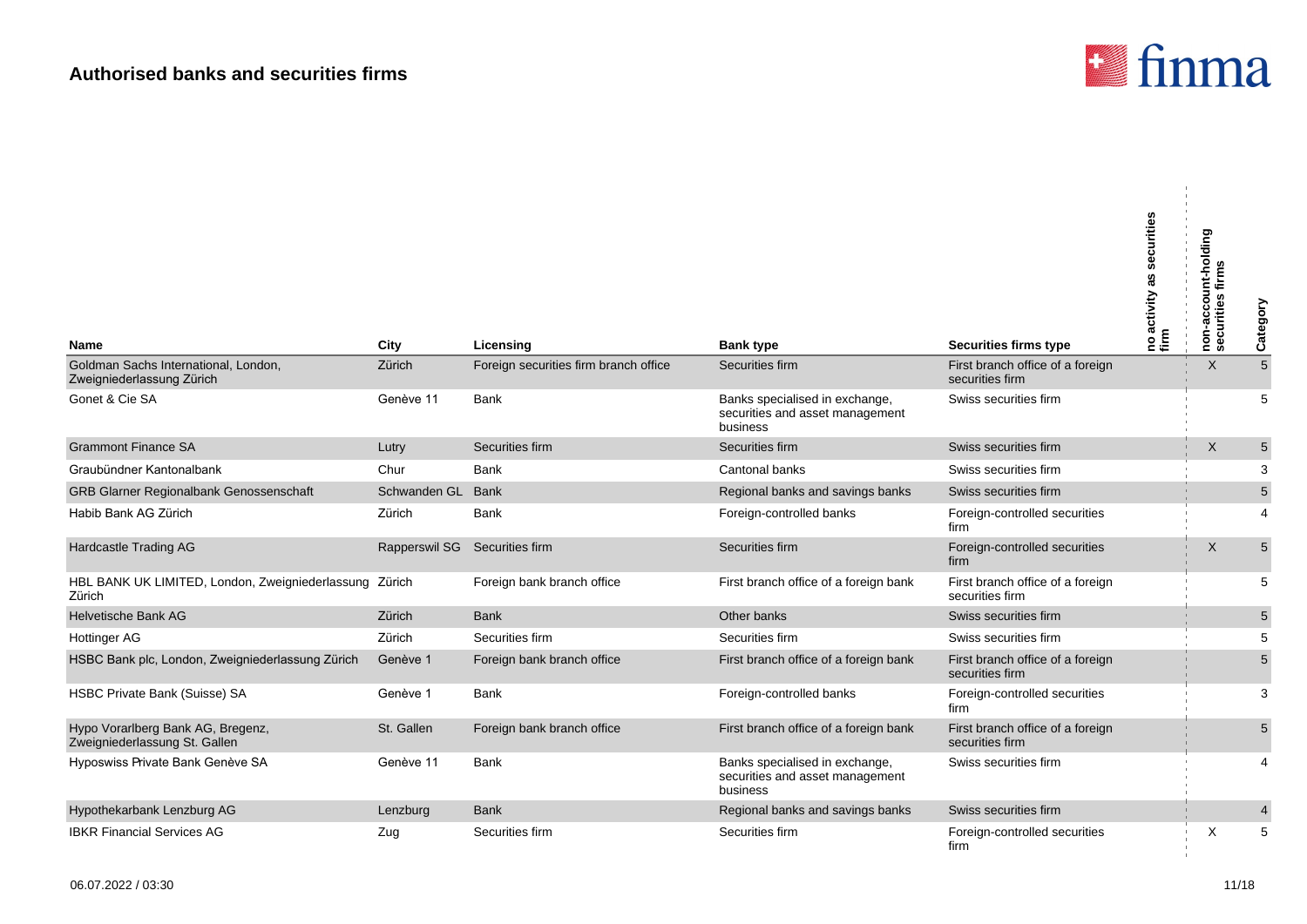

 $\mathbf{u}$ 

| Name                                                                                  | City              | Licensing                             | <b>Bank type</b>                      | <b>Securities firms type</b>                        | securities<br> no activity as s<br>  firm | non-account-holding<br>firms<br>curities<br>မ္ဟ | Category       |
|---------------------------------------------------------------------------------------|-------------------|---------------------------------------|---------------------------------------|-----------------------------------------------------|-------------------------------------------|-------------------------------------------------|----------------|
| IG Bank S.A.                                                                          | Genève            | <b>Bank</b>                           | Foreign-controlled banks              | Foreign-controlled securities<br>firm               |                                           |                                                 | $\overline{5}$ |
| <b>IMAC Bond SA</b>                                                                   | Zug               | Securities firm                       |                                       | Swiss securities firm                               |                                           | X                                               | 5              |
| InCore Bank AG                                                                        | Schlieren         | <b>Bank</b>                           | Other banks                           | Swiss securities firm                               |                                           |                                                 | $\overline{5}$ |
| Industrial and Commercial Bank of China Limited,<br>Peking, Zweigniederlassung Zürich | Zürich            | Foreign bank branch office            | First branch office of a foreign bank | First branch office of a foreign<br>securities firm |                                           |                                                 | 5              |
| ING Bank N.V., Amsterdam, succursale de<br>Lancy/Genève                               | Petit-Lancy 1     | Foreign bank branch office            | First branch office of a foreign bank |                                                     | $\sf X$                                   |                                                 | 5              |
| Investec Bank (Switzerland) AG                                                        | Zürich            | Bank                                  | Foreign-controlled banks              | Foreign-controlled securities<br>firm               |                                           |                                                 | 5              |
| <b>ISP Securities AG</b>                                                              | Zürich            | Securities firm                       | Foreign-controlled banks              | Foreign-controlled securities<br>firm               |                                           |                                                 | 5              |
| J.P. Morgan (Suisse) SA                                                               | Genève 11         | Bank                                  | Foreign-controlled banks              | Foreign-controlled securities<br>firm               |                                           |                                                 | 4              |
| J.P. Morgan Securities plc, London,<br>Zweigniederlassung Zürich                      | Zürich            | Foreign bank branch office            | First branch office of a foreign bank | First branch office of a foreign<br>securities firm |                                           |                                                 | 5              |
| Jefferies International Limited, London,<br>Zweigniederlassung Zürich                 | Zürich            | Foreign securities firm branch office | Securities firm                       | First branch office of a foreign<br>securities firm |                                           | X                                               | 5              |
| <b>JL Securities SA</b>                                                               | Genève            | Securities firm                       | Securities firm                       | Swiss securities firm                               |                                           |                                                 | $\sqrt{5}$     |
| JPMorgan Chase Bank, National Association,<br>Columbus, Zurich Branch                 | Zürich            | Foreign bank branch office            | First branch office of a foreign bank |                                                     | X                                         |                                                 | 5              |
| Kaleido Privatbank AG                                                                 | Zürich            | <b>Bank</b>                           | Foreign-controlled banks              | Foreign-controlled securities<br>firm               |                                           |                                                 | 5              |
| Kendra Securities House SA                                                            | Genève            | Securities firm                       | Securities firm                       | Swiss securities firm                               |                                           |                                                 | 5              |
| Kepler Cheuvreux (Suisse) SA                                                          | Nyon              | Securities firm                       | Securities firm                       | Foreign-controlled securities<br>firm               |                                           | X                                               | $\overline{5}$ |
| Leihkasse Stammheim AG                                                                | Oberstammhei<br>m | <b>Bank</b>                           | Regional banks and savings banks      | Swiss securities firm                               |                                           |                                                 | 5              |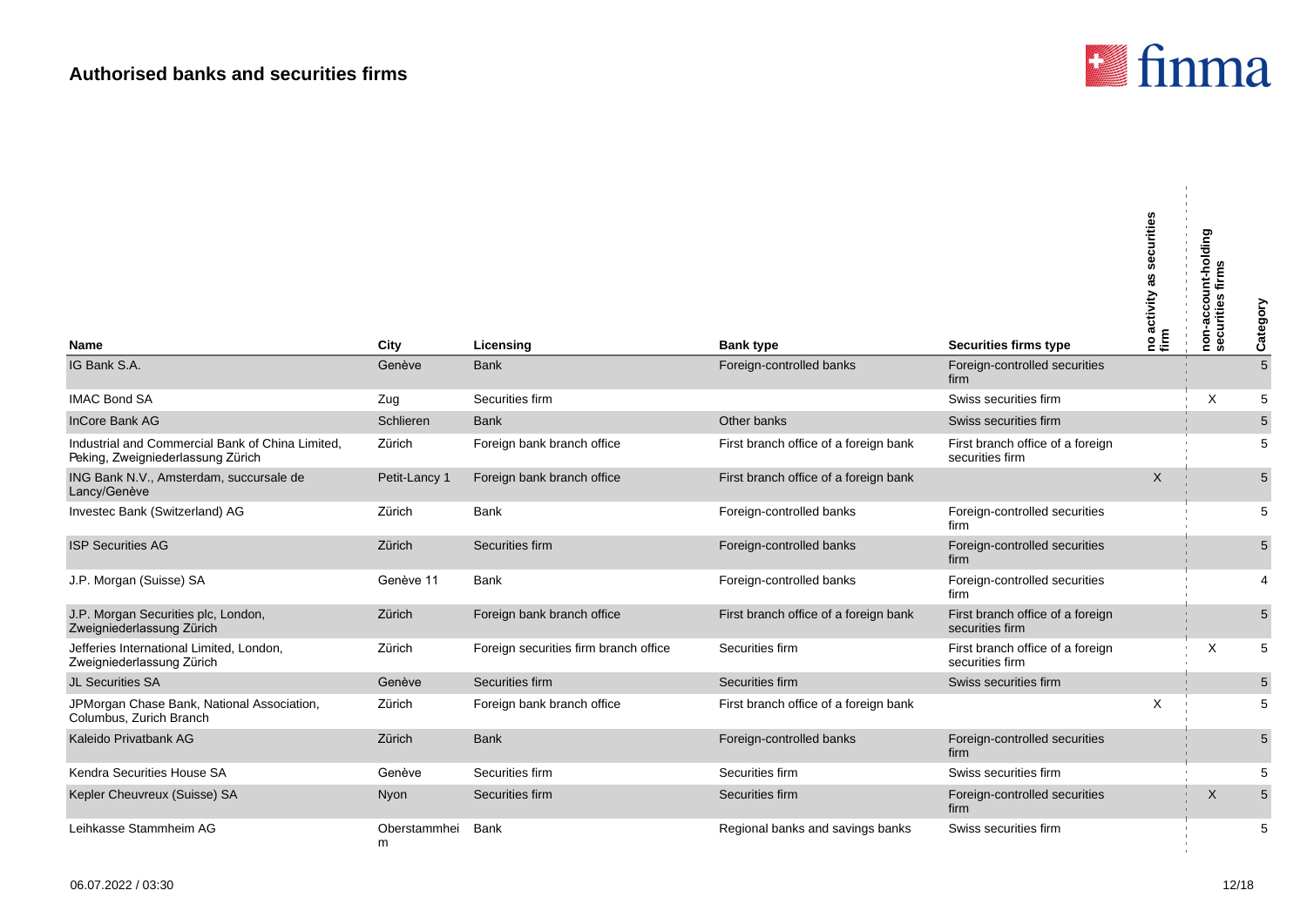

| Name                                                             | City         | Licensing                             | <b>Bank type</b>                                                              | <b>Securities firms type</b>                        | no activity as securities<br>firm | non-account-holding<br>securities firms | Category                  |
|------------------------------------------------------------------|--------------|---------------------------------------|-------------------------------------------------------------------------------|-----------------------------------------------------|-----------------------------------|-----------------------------------------|---------------------------|
| <b>Leonteq Securities AG</b>                                     | Zürich       | Securities firm                       | Securities firm                                                               | Swiss securities firm                               |                                   | $\times$                                | $\sqrt{5}$                |
| LF FINANCE (SUISSE) SA                                           | Genève 3     | Securities firm                       | Securities firm                                                               | Foreign-controlled securities<br>firm               |                                   |                                         | 5                         |
| LGT Bank (Schweiz) AG                                            | <b>Basel</b> | <b>Bank</b>                           | Foreign-controlled banks                                                      | Foreign-controlled securities<br>firm               |                                   |                                         | $\overline{4}$            |
| Lienhardt & Partner Privatbank Zürich AG                         | Zürich       | <b>Bank</b>                           | Regional banks and savings banks                                              | Swiss securities firm                               |                                   |                                         | $\overline{4}$            |
| Luzerner Kantonalbank AG                                         | Luzern       | <b>Bank</b>                           | Cantonal banks                                                                | Swiss securities firm                               |                                   |                                         | $\ensuremath{\mathsf{3}}$ |
| Maerki Baumann & Co. AG                                          | Zürich       | <b>Bank</b>                           | Banks specialised in exchange,<br>securities and asset management<br>business | Swiss securities firm                               |                                   |                                         | 5                         |
| <b>MBaer Merchant Bank AG</b>                                    | Zürich       | <b>Bank</b>                           | Banks specialised in exchange,<br>securities and asset management<br>business | Swiss securities firm                               |                                   |                                         | $5\phantom{.}$            |
| Mercantil Bank (Schweiz) AG                                      | Zürich       | <b>Bank</b>                           | Foreign-controlled banks                                                      | Foreign-controlled securities<br>firm               |                                   |                                         | 5                         |
| <b>MG Finance SA</b>                                             | Pully        | Securities firm                       | Securities firm                                                               | Swiss securities firm                               |                                   |                                         | $\sqrt{5}$                |
| Migros Bank AG                                                   | Zürich       | <b>Bank</b>                           | Other banks                                                                   | Swiss securities firm                               |                                   |                                         | 3                         |
| Mirabaud & Cie SA                                                | Genève       | <b>Bank</b>                           | Banks specialised in exchange,<br>securities and asset management<br>business | Swiss securities firm                               |                                   |                                         | $\overline{4}$            |
| Morgan Stanley & Co. International plc, London,<br>Zurich Branch | Zürich       | Foreign securities firm branch office | Securities firm                                                               | First branch office of a foreign<br>securities firm |                                   | X                                       | 5                         |
| NBK Private Bank (Switzerland) Ltd                               | Genève 1     | <b>Bank</b>                           | Foreign-controlled banks                                                      | Foreign-controlled securities<br>firm               |                                   |                                         | 5                         |
| Nidwaldner Kantonalbank                                          | <b>Stans</b> | <b>Bank</b>                           | Cantonal banks                                                                | Swiss securities firm                               |                                   |                                         |                           |
| Nomura Bank (Schweiz) AG                                         | Zürich 1     | <b>Bank</b>                           | Foreign-controlled banks                                                      | Foreign-controlled securities<br>firm               |                                   |                                         | $5\phantom{.}$            |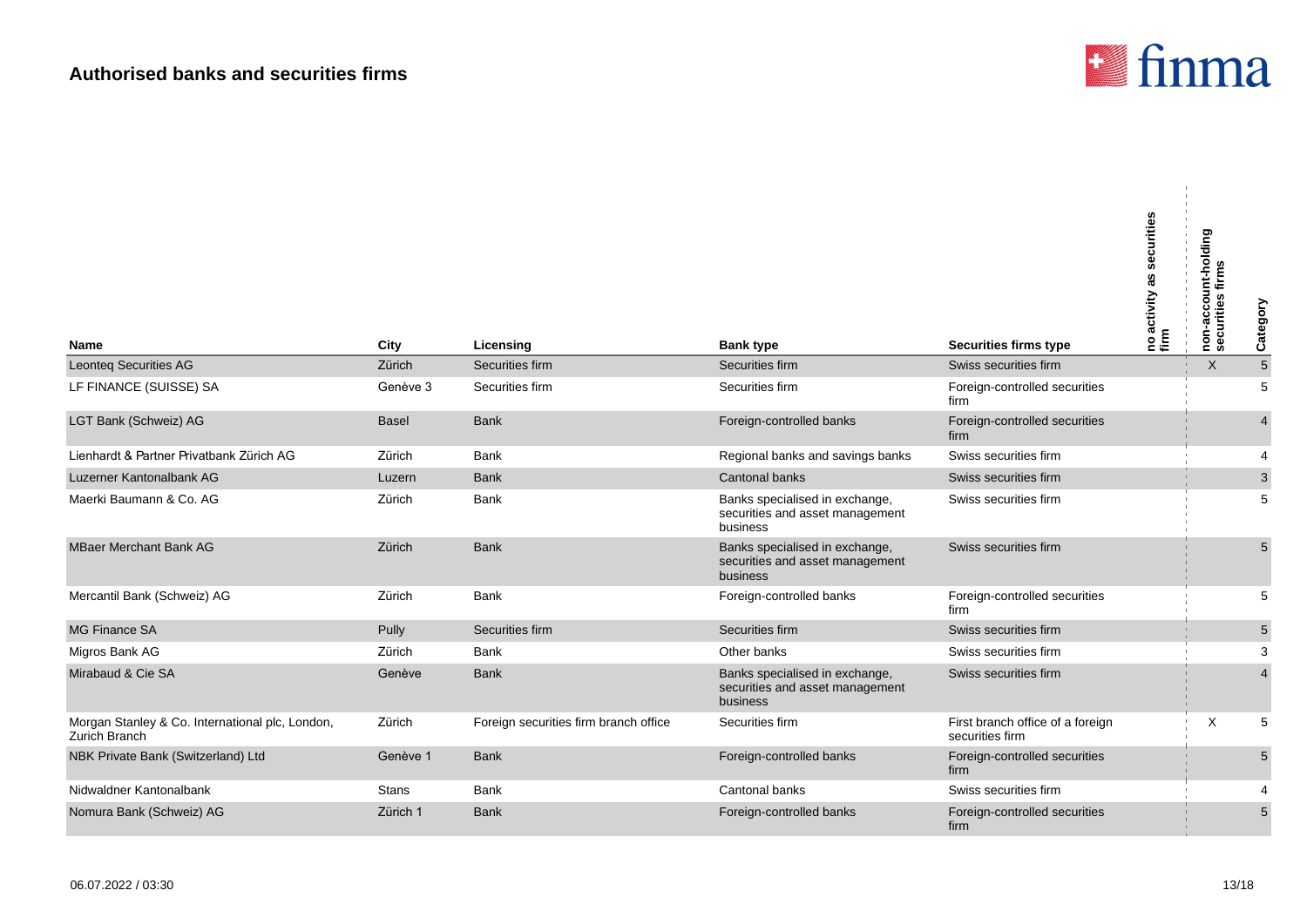

 $\alpha$ 

| Name                                                                                   | City                         | Licensing                  | <b>Bank type</b>                                                                     | <b>Securities firms type</b>                        | urities<br>no activity a<br>firm | non-account-holding<br>securities firms | Category       |
|----------------------------------------------------------------------------------------|------------------------------|----------------------------|--------------------------------------------------------------------------------------|-----------------------------------------------------|----------------------------------|-----------------------------------------|----------------|
| Northern Trust Global Services SE, Leudelange,<br>Luxembourg, Zweigniederlassung Basel | <b>Basel</b>                 | Foreign bank branch office | First branch office of a foreign bank                                                | First branch office of a foreign<br>securities firm |                                  |                                         | 5              |
| NPB Neue Privat Bank AG                                                                | Zürich                       | <b>Bank</b>                | Banks specialised in exchange,<br>securities and asset management<br><b>business</b> | Swiss securities firm                               |                                  |                                         | 5              |
| Obwaldner Kantonalbank                                                                 | Sarnen                       | <b>Bank</b>                | Cantonal banks                                                                       | Swiss securities firm                               |                                  |                                         | $\overline{4}$ |
| ODDO BHF (Schweiz) AG                                                                  | Zürich                       | <b>Bank</b>                | Foreign-controlled banks                                                             | Foreign-controlled securities<br>firm               |                                  |                                         | 5              |
| ONE swiss bank SA                                                                      | Genève 1                     | <b>Bank</b>                | Banks specialised in exchange,<br>securities and asset management<br>business        | Swiss securities firm                               |                                  |                                         | 5              |
| Piguet Galland & Cie SA                                                                | Yverdon-les-<br><b>Bains</b> | <b>Bank</b>                | Banks specialised in exchange,<br>securities and asset management<br>business        | Swiss securities firm                               |                                  |                                         | $\overline{4}$ |
| PKB PRIVATBANK SA                                                                      | Lugano                       | Bank                       | Foreign-controlled banks                                                             | Foreign-controlled securities<br>firm               |                                  |                                         | $\overline{4}$ |
| PostFinance AG                                                                         | Bern                         | <b>Bank</b>                | Other banks                                                                          | Swiss securities firm                               |                                  |                                         | $\overline{2}$ |
| Privatbank Bellerive AG                                                                | Zürich                       | <b>Bank</b>                | Banks specialised in exchange,<br>securities and asset management<br>business        | Swiss securities firm                               |                                  |                                         | 5              |
| Privatbank IHAG Zürich AG                                                              | Zürich                       | <b>Bank</b>                | Banks specialised in exchange,<br>securities and asset management<br>business        | Swiss securities firm                               |                                  |                                         | $5\phantom{1}$ |
| Privatbank Von Graffenried AG                                                          | Bern                         | Bank                       | Banks specialised in exchange,<br>securities and asset management<br>business        | Swiss securities firm                               |                                  |                                         | 5              |
| <b>Private Client Bank AG</b>                                                          | Zürich                       | <b>Bank</b>                | Banks specialised in exchange,<br>securities and asset management<br>business        | Swiss securities firm                               |                                  |                                         | $5\phantom{1}$ |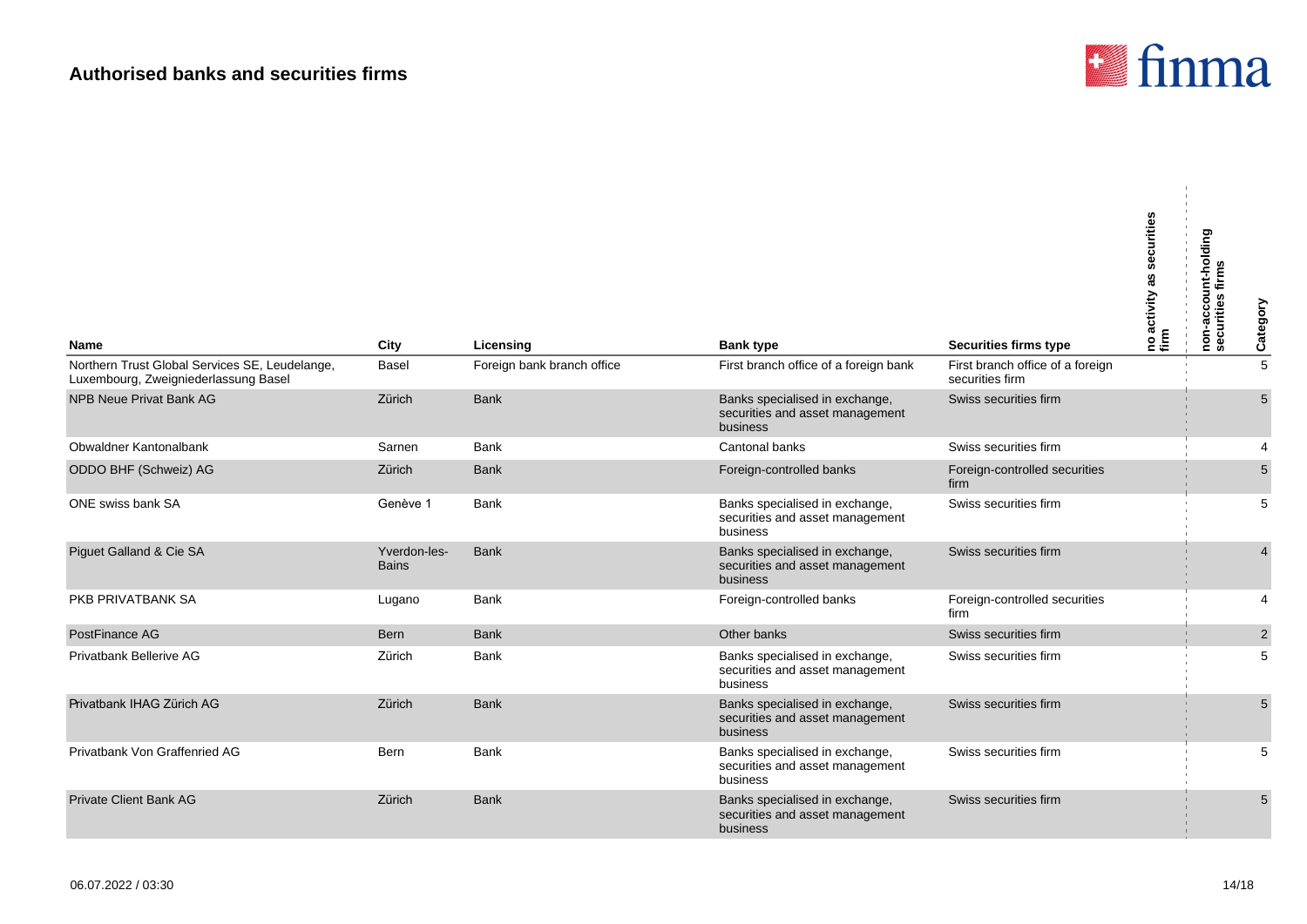

 $\mathbf{r}$ 

| <b>Name</b>                                                                     | City                          | Licensing                  | <b>Bank type</b>                                                                  | Securities firms type                               | no activity as securities<br>firm | non-account-holding<br>securities firms | Category                |
|---------------------------------------------------------------------------------|-------------------------------|----------------------------|-----------------------------------------------------------------------------------|-----------------------------------------------------|-----------------------------------|-----------------------------------------|-------------------------|
| QNB (Suisse) SA                                                                 | Genève 1                      | <b>Bank</b>                | Foreign-controlled banks                                                          | Foreign-controlled securities                       |                                   |                                         | $\overline{5}$          |
|                                                                                 |                               |                            |                                                                                   | firm                                                |                                   |                                         |                         |
| Quantus AG                                                                      | Zürich                        | Securities firm            | Securities firm                                                                   | Swiss securities firm                               |                                   |                                         | $5\phantom{.0}$         |
| Quilvest (Switzerland) Ltd.                                                     | Zürich                        | <b>Bank</b>                | Foreign-controlled banks                                                          | Foreign-controlled securities<br>firm               |                                   |                                         | 5                       |
| Rahn+Bodmer Co.                                                                 | Zürich                        | <b>Bank</b>                | Private bankers who do not solicit funds Swiss securities firm<br>from the public |                                                     |                                   |                                         | 4                       |
| Raiffeisen Schweiz Genossenschaft                                               | St. Gallen                    | <b>Bank</b>                | Banks with a special field of business                                            | Swiss securities firm                               |                                   |                                         | $\overline{2}$          |
| RBC Investor Services Bank S.A., Esch-sur-Alzette,<br>Zweigniederlassung Zürich | Zürich                        | Foreign bank branch office | First branch office of a foreign bank                                             | First branch office of a foreign<br>securities firm |                                   |                                         | 5                       |
| Regiobank Männedorf AG                                                          | Männedorf                     | <b>Bank</b>                | Regional banks and savings banks                                                  | Swiss securities firm                               |                                   |                                         | 5                       |
| Regiobank Solothurn AG                                                          | Solothurn                     | <b>Bank</b>                | Regional banks and savings banks                                                  | Swiss securities firm                               |                                   |                                         | $\overline{\mathbf{4}}$ |
| Reichmuth & Co.                                                                 | Luzern                        | <b>Bank</b>                | Private bankers who do not solicit funds<br>from the public                       | Swiss securities firm                               |                                   |                                         | 4                       |
| Remaco Asset Management AG                                                      | <b>Basel</b>                  | Securities firm            | Securities firm                                                                   | Swiss securities firm                               |                                   |                                         | $5\phantom{.0}$         |
| <b>Reuss Private AG</b>                                                         | Bremgarten AG Securities firm |                            | Securities firm                                                                   | Swiss securities firm                               |                                   | X                                       | 5                       |
| REYL & Cie SA                                                                   | Genève                        | <b>Bank</b>                | Foreign-controlled banks                                                          | Foreign-controlled securities<br>firm               |                                   |                                         | 4                       |
| Rothschild & Co Bank AG                                                         | Zürich                        | <b>Bank</b>                | Foreign-controlled banks                                                          | Foreign-controlled securities<br>firm               |                                   |                                         | 4                       |
| S.P. Hinduja Banque Privée SA                                                   | Genève 1                      | <b>Bank</b>                | Foreign-controlled banks                                                          | Foreign-controlled securities<br>firm               |                                   |                                         | 5                       |
| SAXO BANK (SCHWEIZ) AG                                                          | Zürich                        | <b>Bank</b>                | Foreign-controlled banks                                                          | Foreign-controlled securities<br>firm               |                                   |                                         | 5                       |
| SB Saanen Bank AG                                                               | Saanen                        | <b>Bank</b>                | Regional banks and savings banks                                                  | Swiss securities firm                               |                                   |                                         | $5\phantom{.0}$         |
| Sberbank (Switzerland) AG                                                       | Zürich                        | <b>Bank</b>                | Foreign-controlled banks                                                          | Foreign-controlled securities<br>firm               |                                   |                                         | 5                       |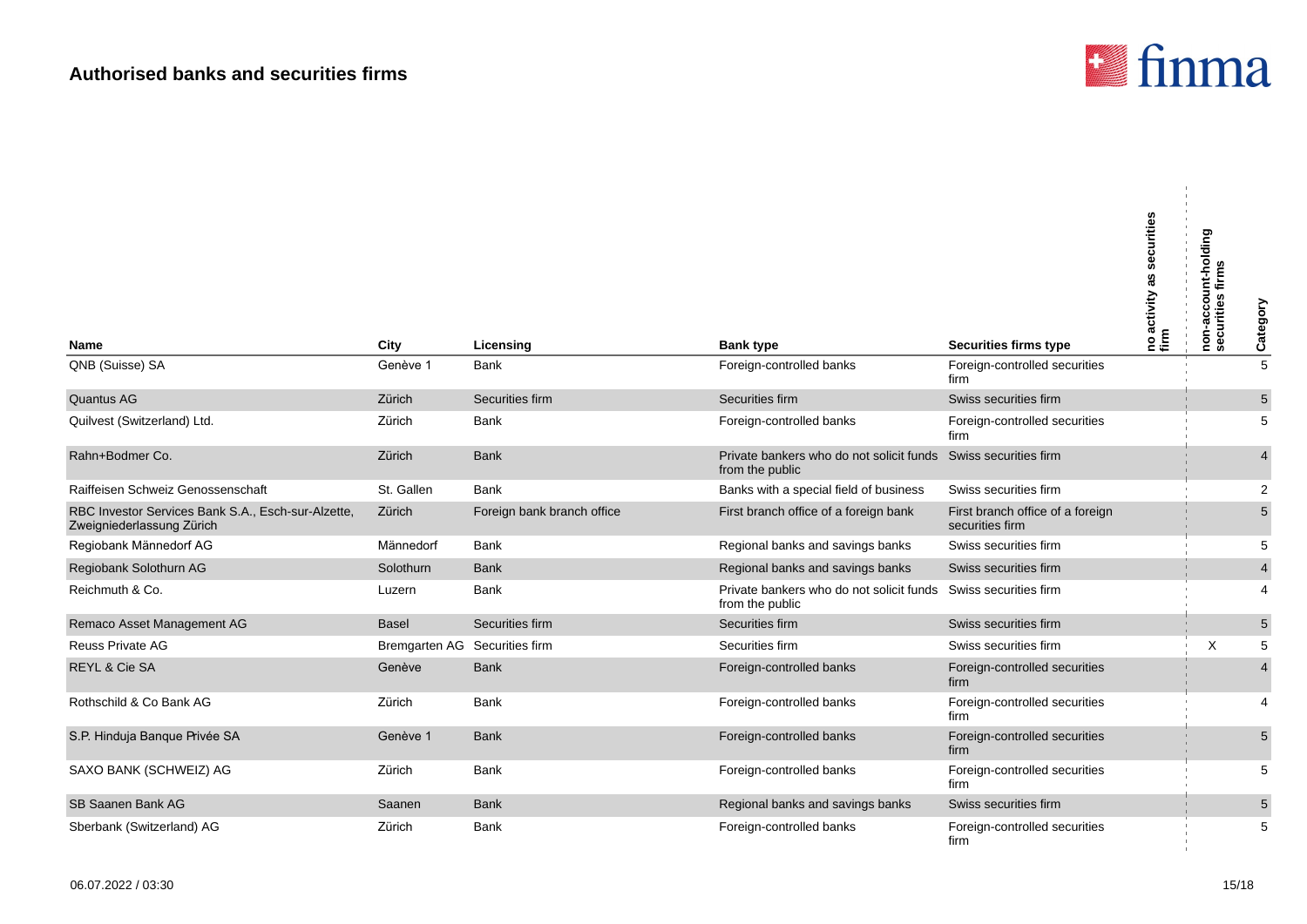

| <b>Name</b>                                        | City         | Licensing                  | <b>Bank type</b>                                                              | Securities firms type                               | securities<br>as<br>p activity<br>m<br>온튼 | non-account-holding<br>securities firms | Category        |
|----------------------------------------------------|--------------|----------------------------|-------------------------------------------------------------------------------|-----------------------------------------------------|-------------------------------------------|-----------------------------------------|-----------------|
| Schaffhauser Kantonalbank                          | Schaffhausen | <b>Bank</b>                | Cantonal banks                                                                | Swiss securities firm                               |                                           |                                         | $\overline{4}$  |
| Schroder & Co Bank AG                              | Zürich 1     | <b>Bank</b>                | Foreign-controlled banks                                                      | Foreign-controlled securities<br>firm               |                                           |                                         | $\overline{4}$  |
| Schwyzer Kantonalbank                              | Schwyz       | <b>Bank</b>                | Cantonal banks                                                                | Swiss securities firm                               |                                           |                                         | $\mathbf 3$     |
| Scobag Privatbank AG                               | Basel        | Bank                       | Banks specialised in exchange,<br>securities and asset management<br>business | Swiss securities firm                               |                                           |                                         | 5               |
| <b>SEBA Bank AG</b>                                | Zug          | <b>Bank</b>                | Other banks                                                                   | Swiss securities firm                               |                                           |                                         | $5\overline{)}$ |
| SELVI & Cie SA                                     | Genève 3     | Securities firm            | Securities firm                                                               | Swiss securities firm                               |                                           |                                         | 5               |
| Società Bancaria Ticinese SA                       | Bellinzona   | <b>Bank</b>                | Banks specialised in exchange,<br>securities and asset management<br>business | Swiss securities firm                               |                                           |                                         | $5\overline{)}$ |
| SOCIETE GENERALE Private Banking (Suisse) SA       | Genève 11    | <b>Bank</b>                | Foreign-controlled banks                                                      | Foreign-controlled securities<br>firm               |                                           |                                         | $\overline{4}$  |
| Société Générale, Paris, Zweigniederlassung Zürich | Zürich 1     | Foreign bank branch office | First branch office of a foreign bank                                         | First branch office of a foreign<br>securities firm |                                           |                                         | $5\phantom{.0}$ |
| SPAR + LEIHKASSE GÜRBETAL AG                       | Mühlethurnen | <b>Bank</b>                | Regional banks and savings banks                                              | Swiss securities firm                               |                                           |                                         | 5               |
| Spar- und Leihkasse Bucheggberg AG                 | Lüterswil    | <b>Bank</b>                | Regional banks and savings banks                                              | Swiss securities firm                               |                                           |                                         | $\overline{5}$  |
| Spar- und Leihkasse Frutigen AG                    | Frutigen     | Bank                       | Regional banks and savings banks                                              | Swiss securities firm                               |                                           |                                         | 4               |
| Spar- und Leihkasse Thayngen AG                    | Thayngen     | <b>Bank</b>                | Regional banks and savings banks                                              | Swiss securities firm                               |                                           |                                         | $\overline{5}$  |
| Spar- und Leihkasse Wynigen AG                     | Wynigen      | Bank                       | Regional banks and savings banks                                              | Swiss securities firm                               |                                           |                                         | 5               |
| Spar+Leihkasse Riggisberg AG                       | Riggisberg   | <b>Bank</b>                | Regional banks and savings banks                                              | Swiss securities firm                               |                                           |                                         | $5\phantom{.0}$ |
| Sparcassa 1816 Genossenschaft                      | Wädenswil    | <b>Bank</b>                | Regional banks and savings banks                                              | Swiss securities firm                               |                                           |                                         | 5               |
| Sparkasse Schwyz AG                                | Schwyz       | <b>Bank</b>                | Regional banks and savings banks                                              | Swiss securities firm                               |                                           |                                         | $\overline{4}$  |
| Sparkasse Sense                                    | Tafers       | Bank                       | Regional banks and savings banks                                              | Swiss securities firm                               |                                           |                                         | 5               |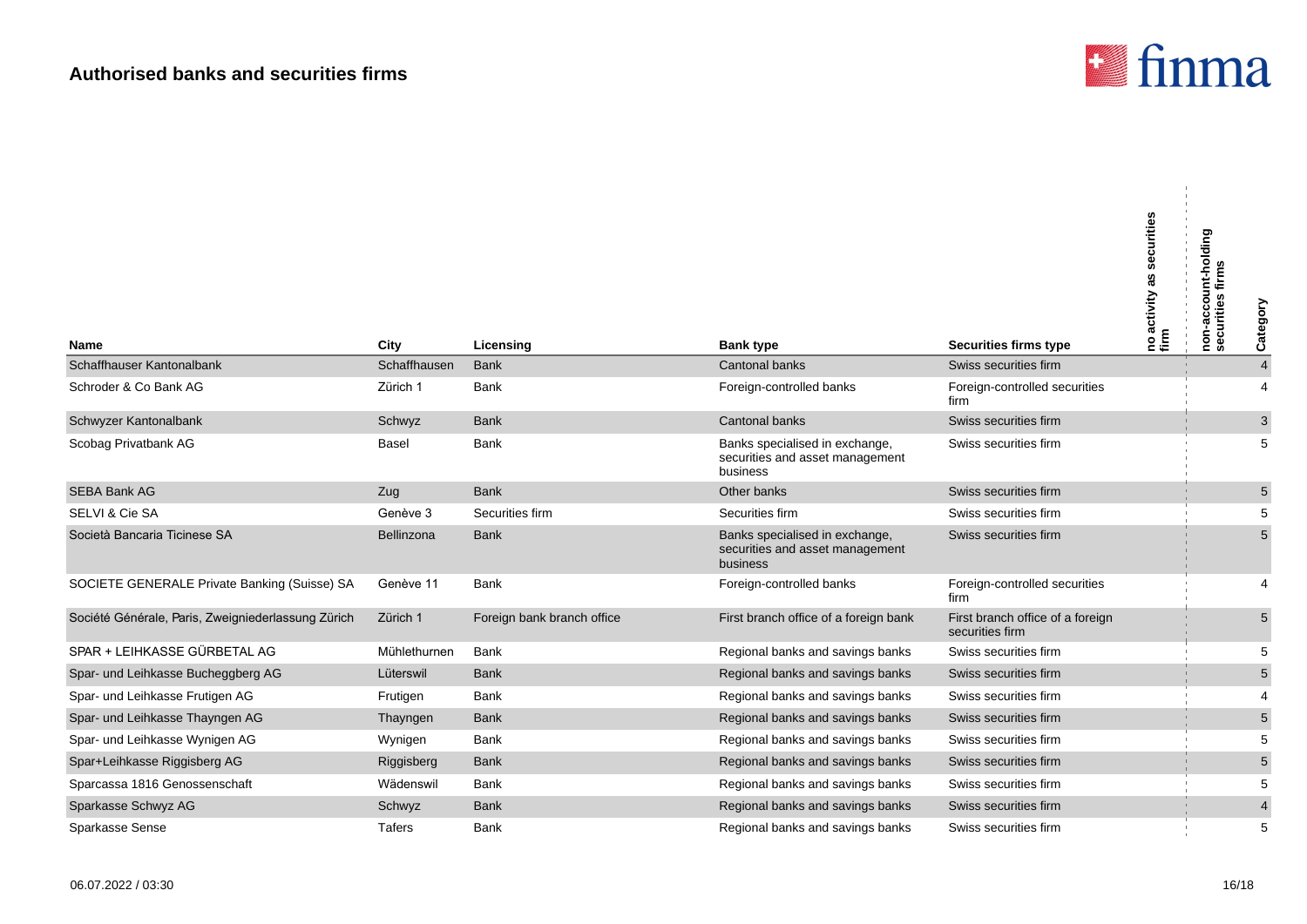

| <b>Name</b>                                                                    | City                  | Licensing                             | <b>Bank type</b>                                                              | Securities firms type                               | securities<br> no activity as s<br>  firm | non-account-holding<br>securities firms | Category       |
|--------------------------------------------------------------------------------|-----------------------|---------------------------------------|-------------------------------------------------------------------------------|-----------------------------------------------------|-------------------------------------------|-----------------------------------------|----------------|
| St. Galler Kantonalbank AG                                                     | St. Gallen            | <b>Bank</b>                           | <b>Cantonal banks</b>                                                         | Swiss securities firm                               |                                           |                                         | $\sqrt{3}$     |
| State Street Bank International GmbH, München,<br>Zweigniederlassung Zürich    | Zürich                | Foreign bank branch office            | First branch office of a foreign bank                                         |                                                     | X                                         |                                         | 5              |
| Swiss Bankers Prepaid Services AG                                              | Grosshöchstett<br>en  | Bank                                  | Other banks                                                                   |                                                     | $\mathsf{X}$                              |                                         | 5              |
| Swiss Finance & Property AG                                                    | Zürich                | Securities firm                       | Securities firm                                                               | Swiss securities firm                               |                                           | X                                       | 5              |
| Swissquote Bank SA                                                             | Gland                 | <b>Bank</b>                           | Banks specialised in exchange,<br>securities and asset management<br>business | Swiss securities firm                               |                                           |                                         | 4              |
| Sygnum Bank AG                                                                 | Zürich                | Bank                                  | Other banks                                                                   | Swiss securities firm                               |                                           |                                         | 5              |
| <b>Taurus SA</b>                                                               | Genève                | Securities firm                       | Securities firm                                                               | Swiss securities firm                               |                                           |                                         | 5              |
| <b>Tellco AG</b>                                                               | Schwyz                | <b>Bank</b>                           | Other banks                                                                   | Swiss securities firm                               |                                           |                                         | 5              |
| <b>Tensor Technologies AG</b>                                                  | Zug                   | Securities firm                       | Securities firm                                                               | Swiss securities firm                               |                                           | $\times$                                | $\overline{5}$ |
| Thurgauer Kantonalbank                                                         | Weinfelden            | Bank                                  | Cantonal banks                                                                | Swiss securities firm                               |                                           |                                         | 3              |
| <b>Trafina Privatbank AG</b>                                                   | <b>Basel</b>          | <b>Bank</b>                           | Banks specialised in exchange,<br>securities and asset management<br>business | Swiss securities firm                               |                                           |                                         | 5              |
| TULLETT PREBON (SECURITIES) LIMITED,<br>Londres, succursale de Meyrin / Genève | Genève 15<br>Aéroport | Foreign securities firm branch office | Securities firm                                                               | First branch office of a foreign<br>securities firm |                                           | Χ                                       | 5              |
| <b>UBS AG</b>                                                                  | Zürich                | <b>Bank</b>                           | Large banks                                                                   | Swiss securities firm                               |                                           |                                         | $\mathbf{1}$   |
| UBS Europe SE, Frankfurt am Main,<br>Zweigniederlassung Schweiz, Opfikon       | Opfikon               | Foreign bank branch office            | First branch office of a foreign bank                                         | First branch office of a foreign<br>securities firm |                                           |                                         | 5              |
| <b>UBS Swiss Financial Advisers AG</b>                                         | Zürich                | Securities firm                       | Securities firm                                                               | Swiss securities firm                               |                                           |                                         | 5              |
| <b>UBS Switzerland AG</b>                                                      | Zürich                | <b>Bank</b>                           | Large banks                                                                   | Swiss securities firm                               |                                           |                                         | $\mathbf 1$    |
| <b>UG Europe AG</b>                                                            | Baar                  | Securities firm                       | Securities firm                                                               | Foreign-controlled securities<br>firm               |                                           | X                                       | 5              |